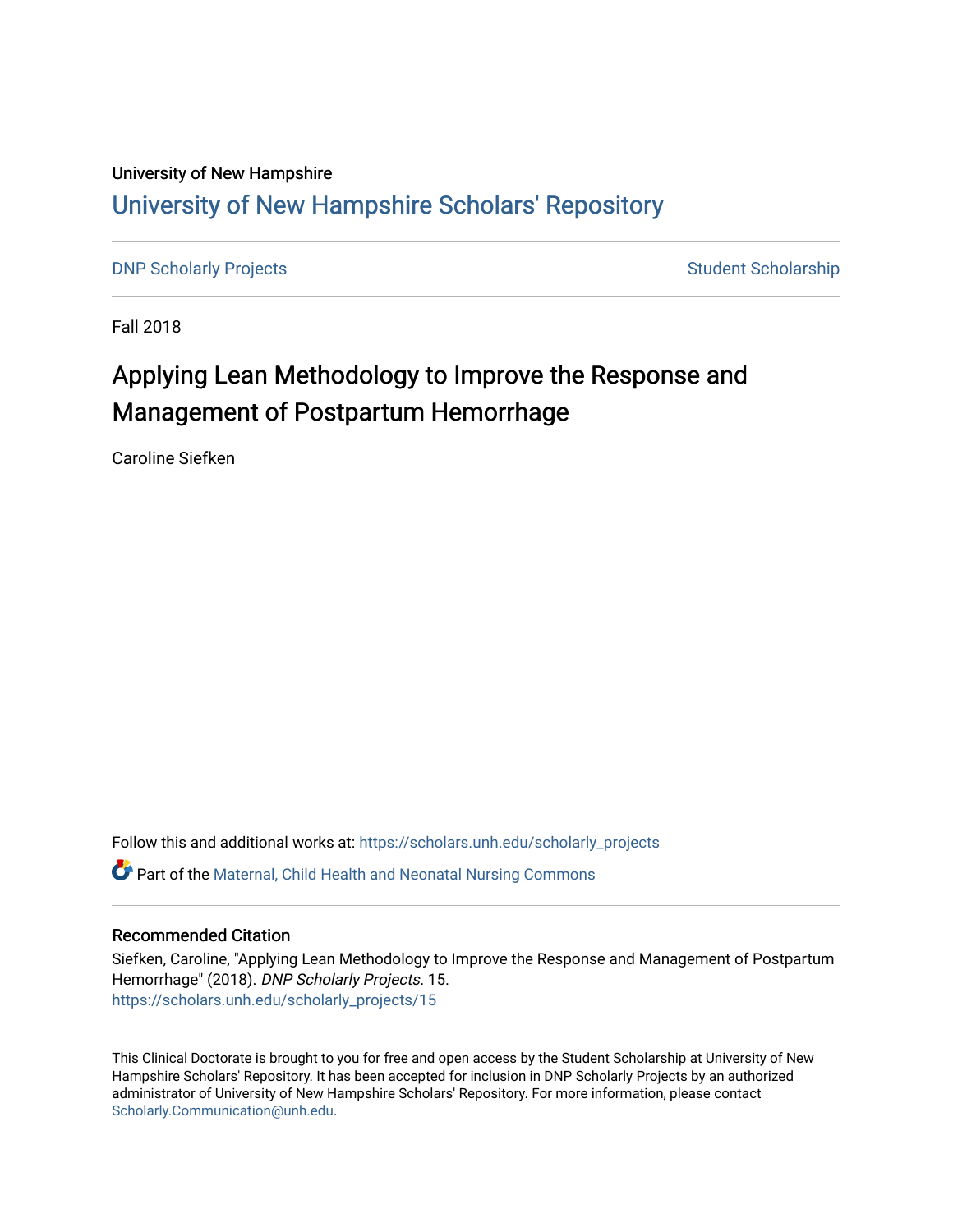Applying Lean Methodology to Improve the Response and Management of Postpartum Hemorrhage

Caroline Siefken

University of New Hampshire

Department of Nursing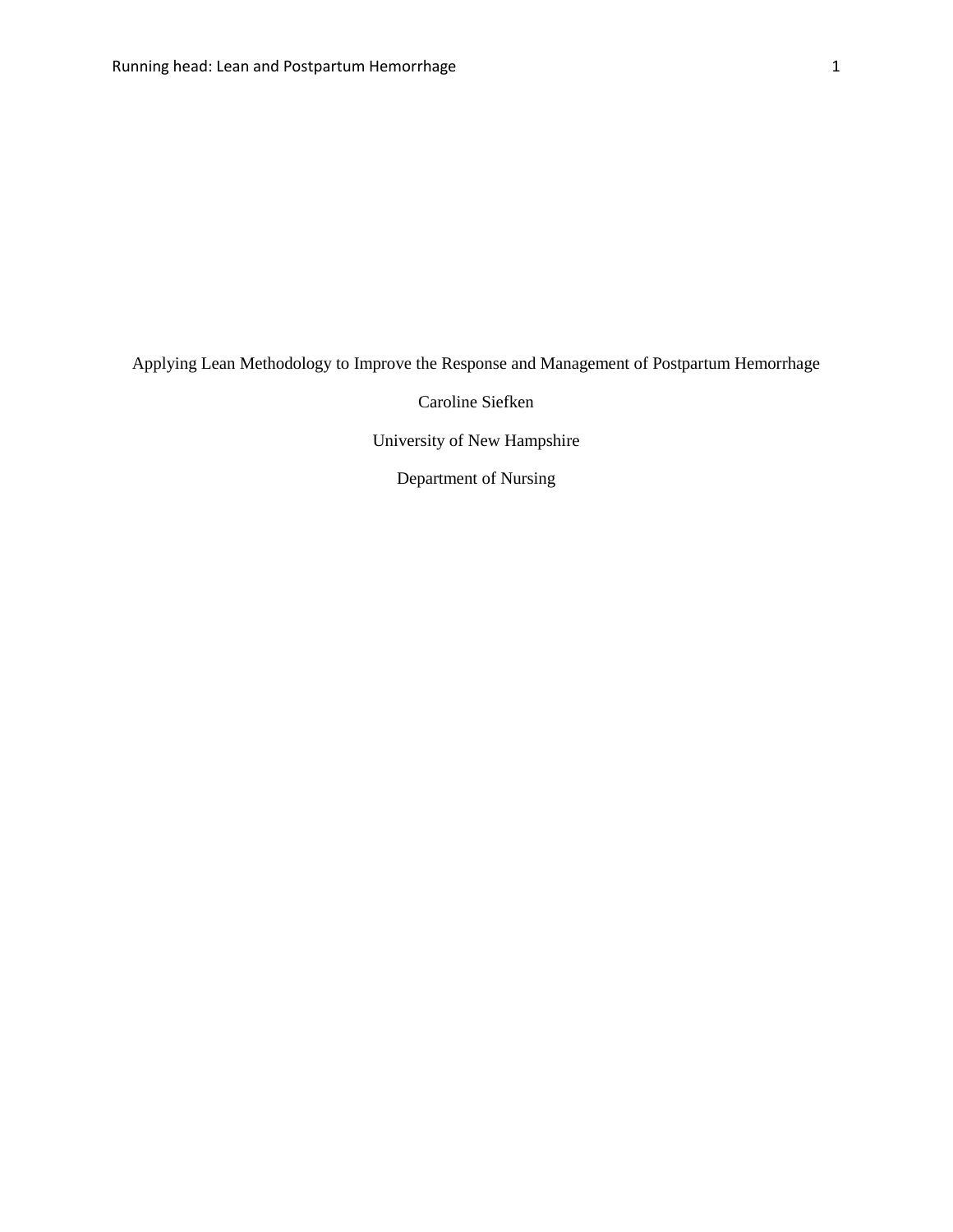#### **Table of Contents**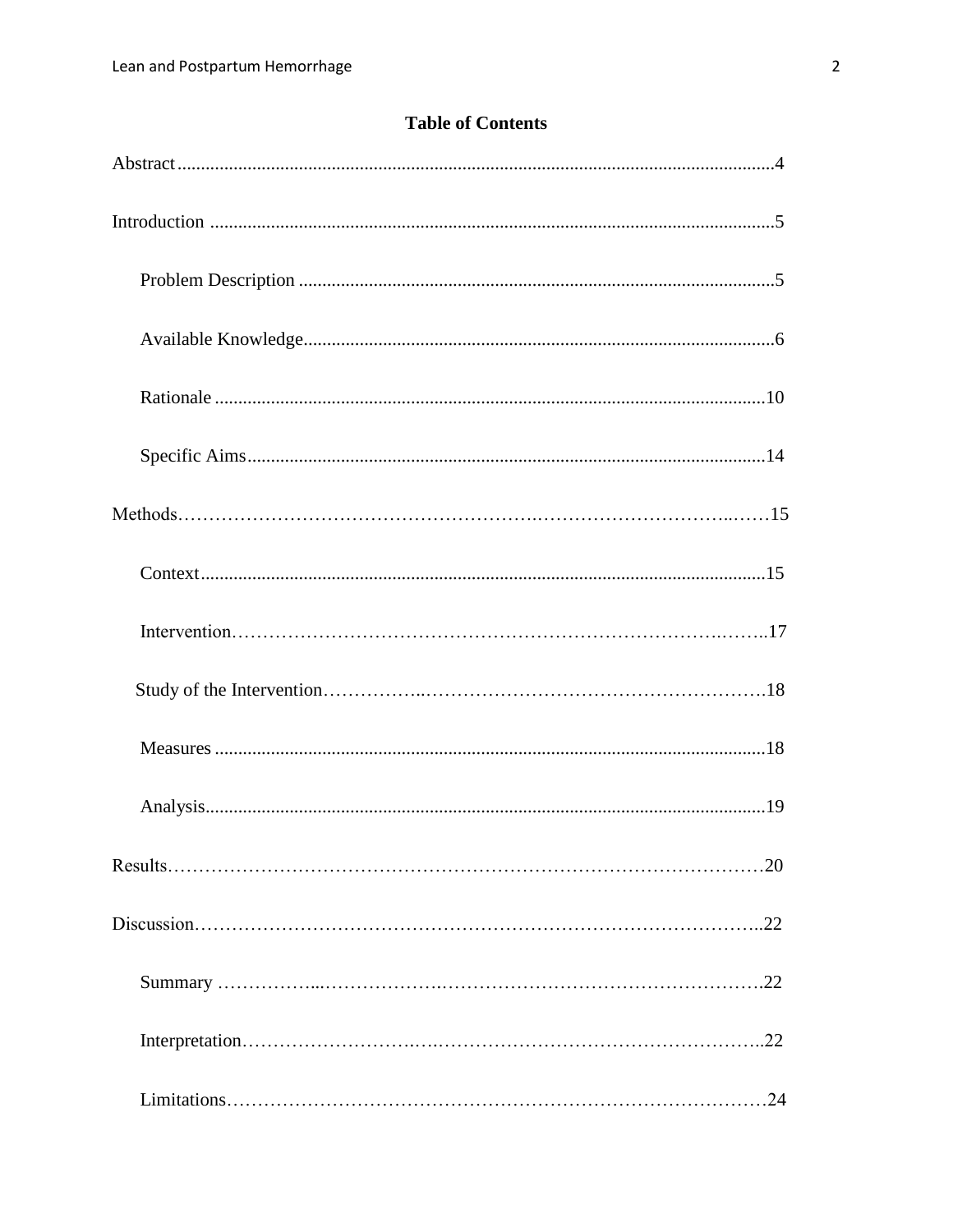| $Conclusions \dots 25$                                           |  |
|------------------------------------------------------------------|--|
|                                                                  |  |
|                                                                  |  |
|                                                                  |  |
|                                                                  |  |
|                                                                  |  |
| Appendix E: Baseline and post Intervention Standard Worksheets32 |  |
|                                                                  |  |
|                                                                  |  |
|                                                                  |  |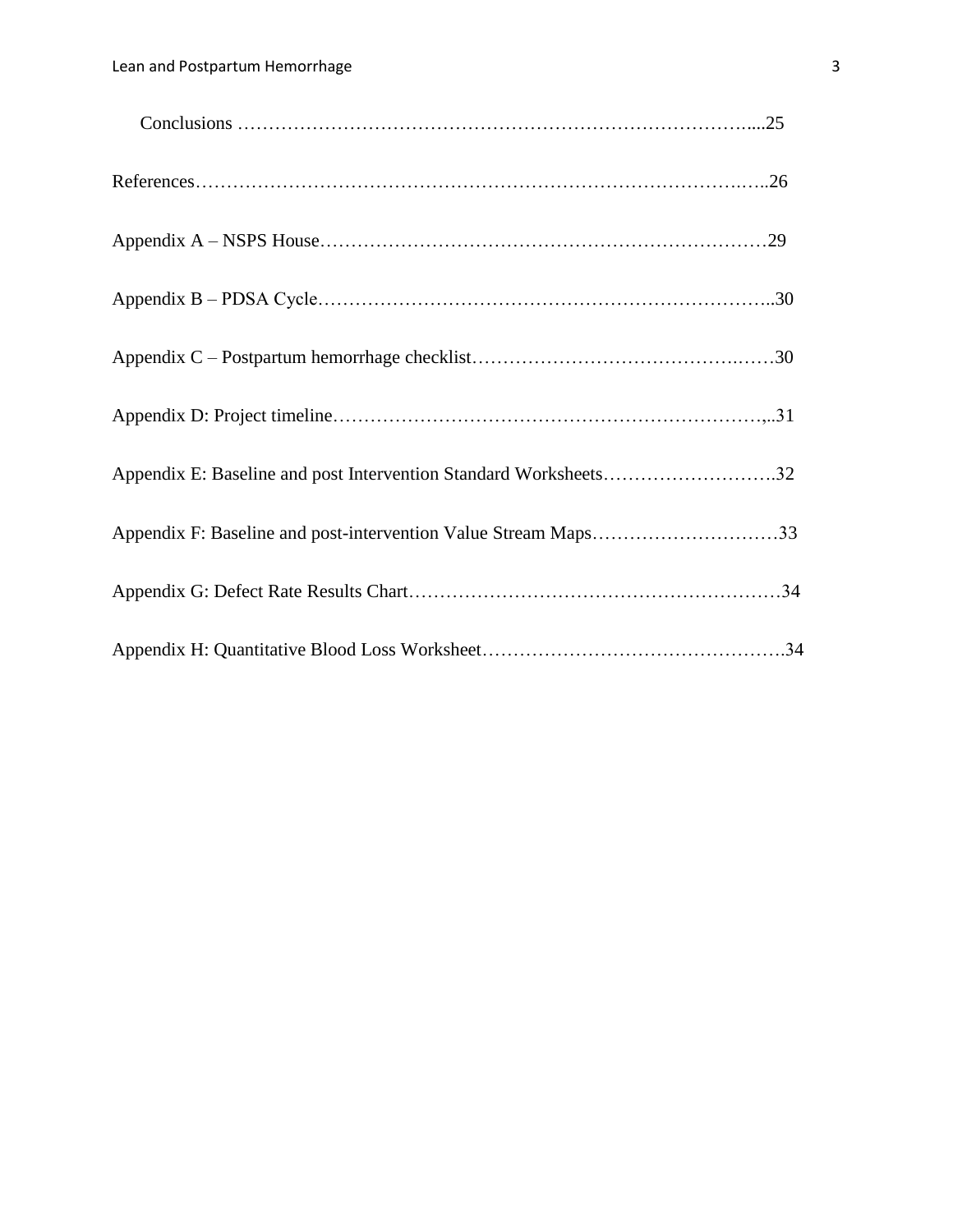#### **Abstract**

Postpartum Hemorrhage is an obstetric emergency that can lead to substantial maternal morbidity and mortality. Lean methodology is an improvement framework that addresses processes and identifies opportunities to eliminate waste and introduce efficiencies. The North Shore Medical Center uses an improvement framework modeled after the Toyota Production System that uses lean methodology to assess processes. This framework is called the North Shore Production System. This quality improvement project used the lean methodology tools from the North Shore Production System and applied them to interdisciplinary, simulated drills at the North Shore Medical Center Birthplace. After analysis of the tools, a postpartum hemorrhage management checklist was implemented based on the findings. Post intervention simulation drills were conducted to assess improvement. Defect rates were used to demonstrate improvement. Defect rates, steps in the nursing process, and reduction in non-value-added time to the process were all improved with checklist implementation. Utilizing a checklist to organize work assist in decision making during postpartum hemorrhage drills resulted in improved response and efficiency.

Keywords: Obstetrics, Postpartum Hemorrhage, Drills, Simulation, Lean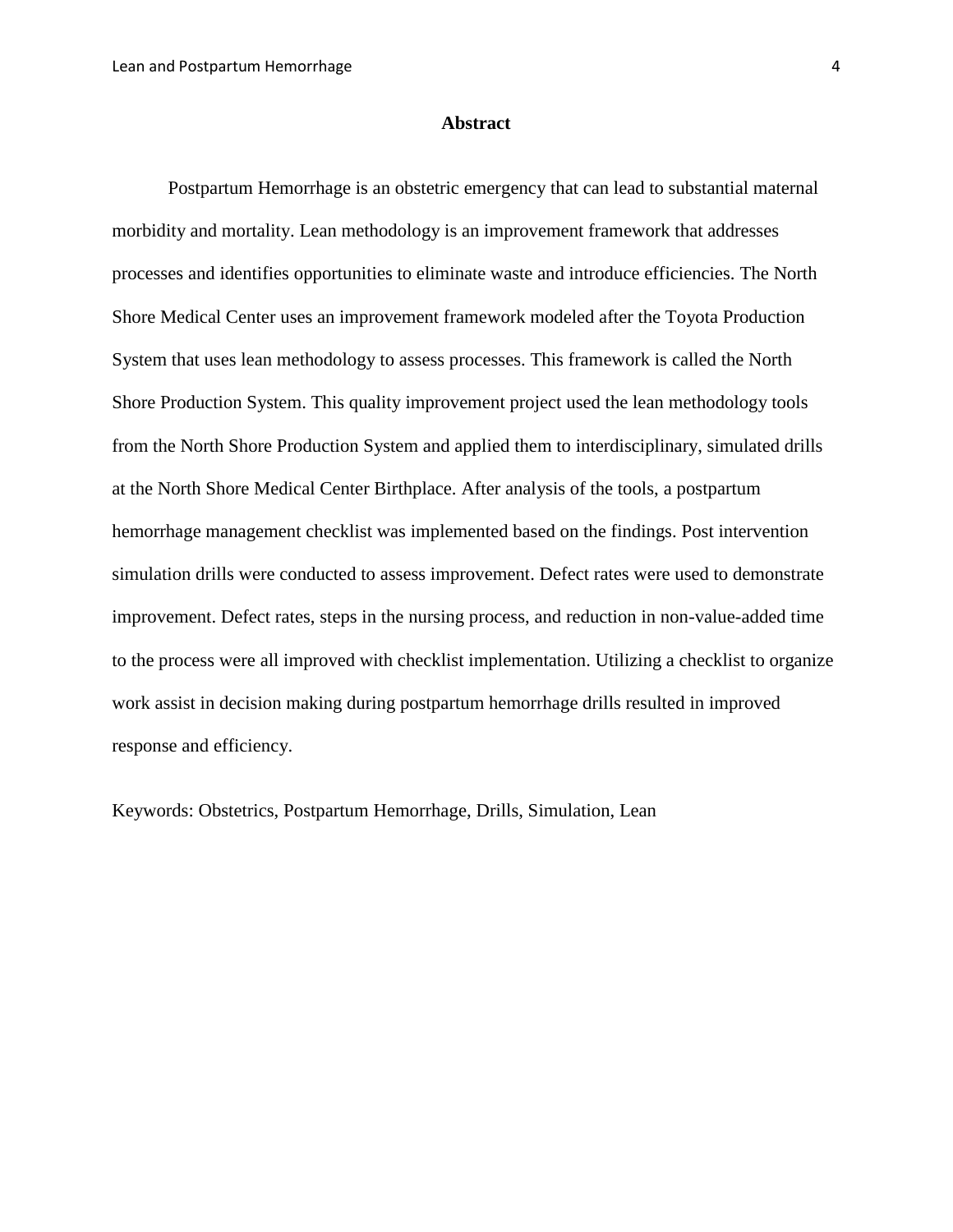Applying Lean Methodology to the Response and Management of Postpartum Hemorrhage **Introduction**

#### **Problem Description**

Postpartum hemorrhage is an obstetric emergency that can be life threatening. Complications from postpartum hemorrhage remains a leading cause of maternal morbidity and mortality worldwide. From 1993 to 2014 the rates of postpartum hemorrhage in the United States requiring blood transfusion increased from 7.9% to 39.7% (CDC, 2017). The sharpest increase in this rate was over the last ten years where the rate rose by 183% (AWHONN, 2014). If response or management errors are made by clinicians, outcomes can worsen. Teamwork and collaboration is essential to efficient management of postpartum hemorrhage. Postpartum hemorrhage occurs in 2.9% of deliveries in the United States and in 3-5% of deliveries worldwide (AWHONN, 2014). It is one of the top five causes for maternal mortality in both developed and underdeveloped nations [\(Belfort,](http://www.utdol.com/) Lockwood, and Barss, 2018). Complications of postpartum hemorrhage are detrimental and draining to both the patients and the system. Response and management are key to reduction of transfusions, Intensive Care Unit admissions, maternal transfers, surgical interventions including hysterectomy, and extended hospital stays.

North Shore Medical Center is located in Salem Massachusetts and approximately 1,300 deliveries occur at the hospital each year. The medical center serves a wide range of communities and populations north of Boston, MA. The number of deliveries in this community does not necessarily reflect the level of acuity. In the United States, non-severe postpartum hemorrhage rates have remained steady, while severe postpartum hemorrhage rates have increased drastically. From 2001-2012 the rate of postpartum hemorrhage requiring blood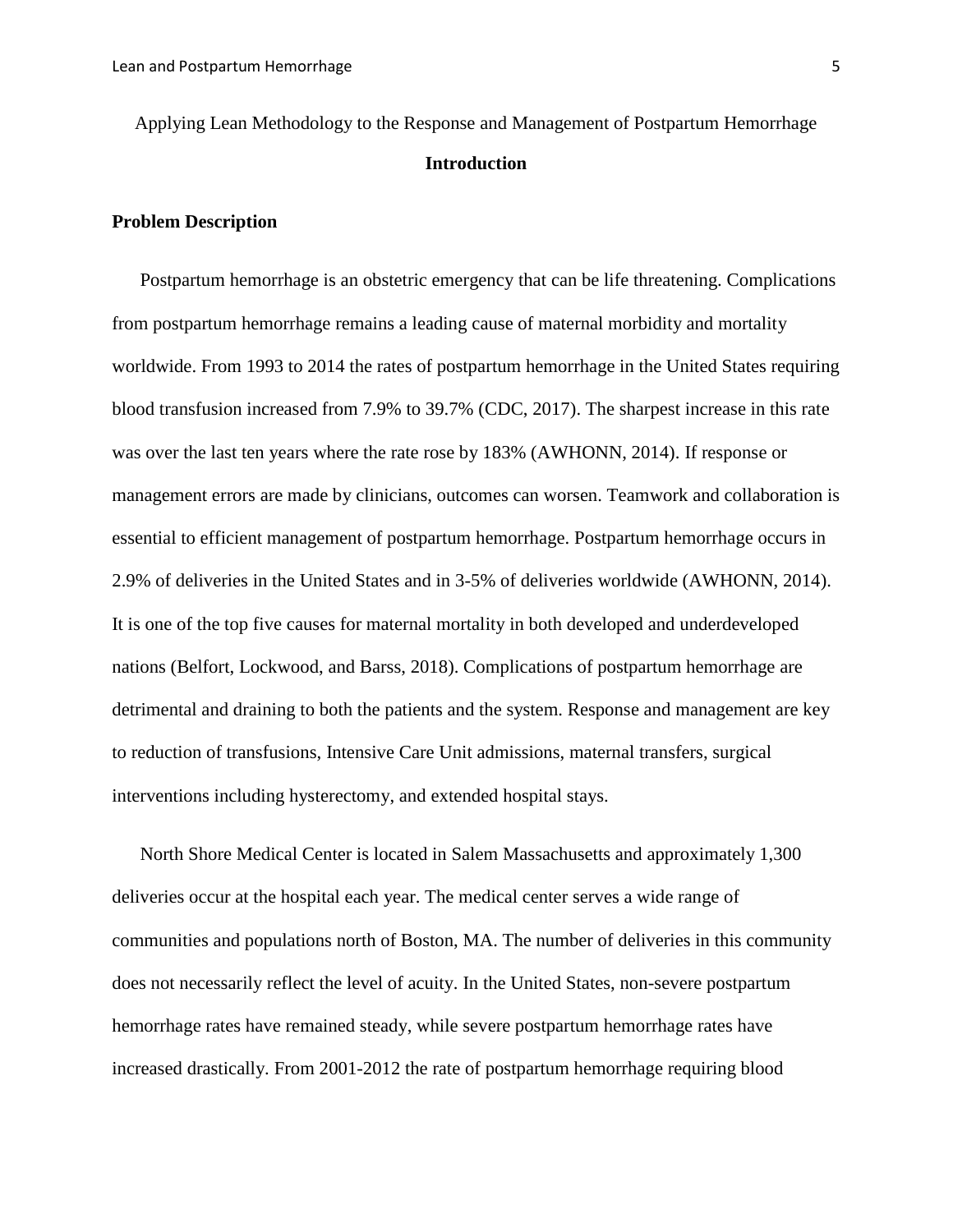transfusions more than doubled and the rate of postpartum hemorrhage with procedures other than transfusions increased including hysterectomy, embolization, and uterine tamponade (Ahmadzia, Grotegut, and James, 2016). Obstetric emergencies, postpartum hemorrhage in particular, can be more difficult to manage in a small community hospital setting with resource limitations.

#### **Available Knowledge**

In order to isolate the applicable and timely research, only articles published in the past ten years were included when searching for postpartum hemorrhage resources. The initial strategy is to isolate articles related to postpartum hemorrhage and improvement work. The first search terms used were "postpartum hemorrhage" and "lean" in PubMed. This search yielded 4 results, only one of which was applicable to this work. This article is by Beth Faulkner and is included in the literature review. Next, in order to identify additional work that could inform the review of applying lean methodology to postpartum hemorrhage, the University of New Hampshire Discovery Service was searched for the terms "postpartum hemorrhage" and "management" and "improvement". This search yielded 301 results, of which 5 were identified as appropriate after review. These five articles are by Sheikh et al, Lutgendorf et al, Bingham, Vendittelli et al, and Einerson et al. CINAHL was then searched using the term "postpartum hemorrhage improvement", which returned two studies by Lutgendorf et al and Hermida et al. The Lutgendorf article remained in the review as it was previously identified in the search and the Hermida article was excluded at this time as it was not clinically relevant once the abstract was reviewed focusing on third stage management to prevent hemorrhage as opposed to optimization of management. Finally, a grey literature hand search was performed and an AHRQ guideline on postpartum hemorrhage was located to be included in the review. In all, the search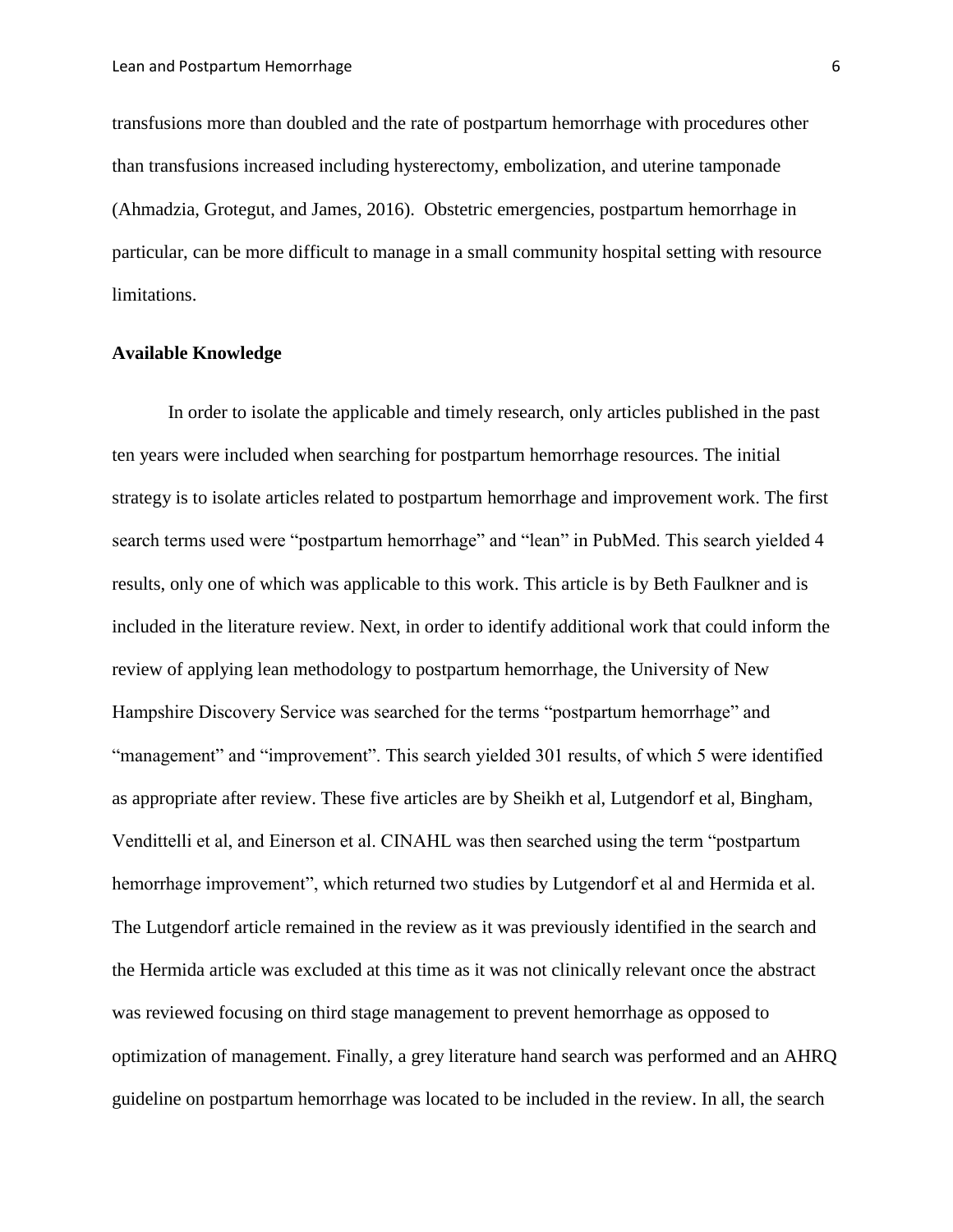returned seven total references that were included in the literature to be reviewed at this time.

Themes in the literature review include the need to establish an organized approach to postpartum hemorrhage management, eliminate variation, and support decision making through protocols and simulated drills. This was demonstrated when Sheikh et al implemented a protocol and were able to more readily and consistently take evidence-based steps to manage postpartum hemorrhage (Sheikh, 6). Practicing said organization through simulation is shown to improve comfort levels in management of obstetric emergencies including postpartum hemorrhage (Lutgendorf, 1765). Bingham looks at the complexity of the process of postpartum hemorrhage and how the number of steps and variation lend themselves to different kinds of human errors. Evaluating the different types of potential errors in postpartum hemorrhage management, implementing standards and protocols, and finally attacking the rule-based errors through repeated simulation were found to be effective error reduction strategies (Bingham, 547). One article assessed the differences between hospitals in France and their medical management of postpartum hemorrhage once a protocol was in place and found that when protocols were present, the medical management was improved and better met the 2004 French Guidelines for postpartum hemorrhage, further lending weight to the need for a protocol (Vendittelli, 25). Finally, the work by Einerson et al described the sustainability of such organization and protocolization of postpartum hemorrhage management. The intervention in this study was a postpartum hemorrhage safety program which was able to better utilization of interventions to minimize negative outcomes in postpartum hemorrhage management. Implementation of a checklist, combined with education for staff and universal active management of the third stage comprised the safety program (Einerson, 140) and like the other studies mentioned, the resonating theme remained that organization of the work and protocolization of the management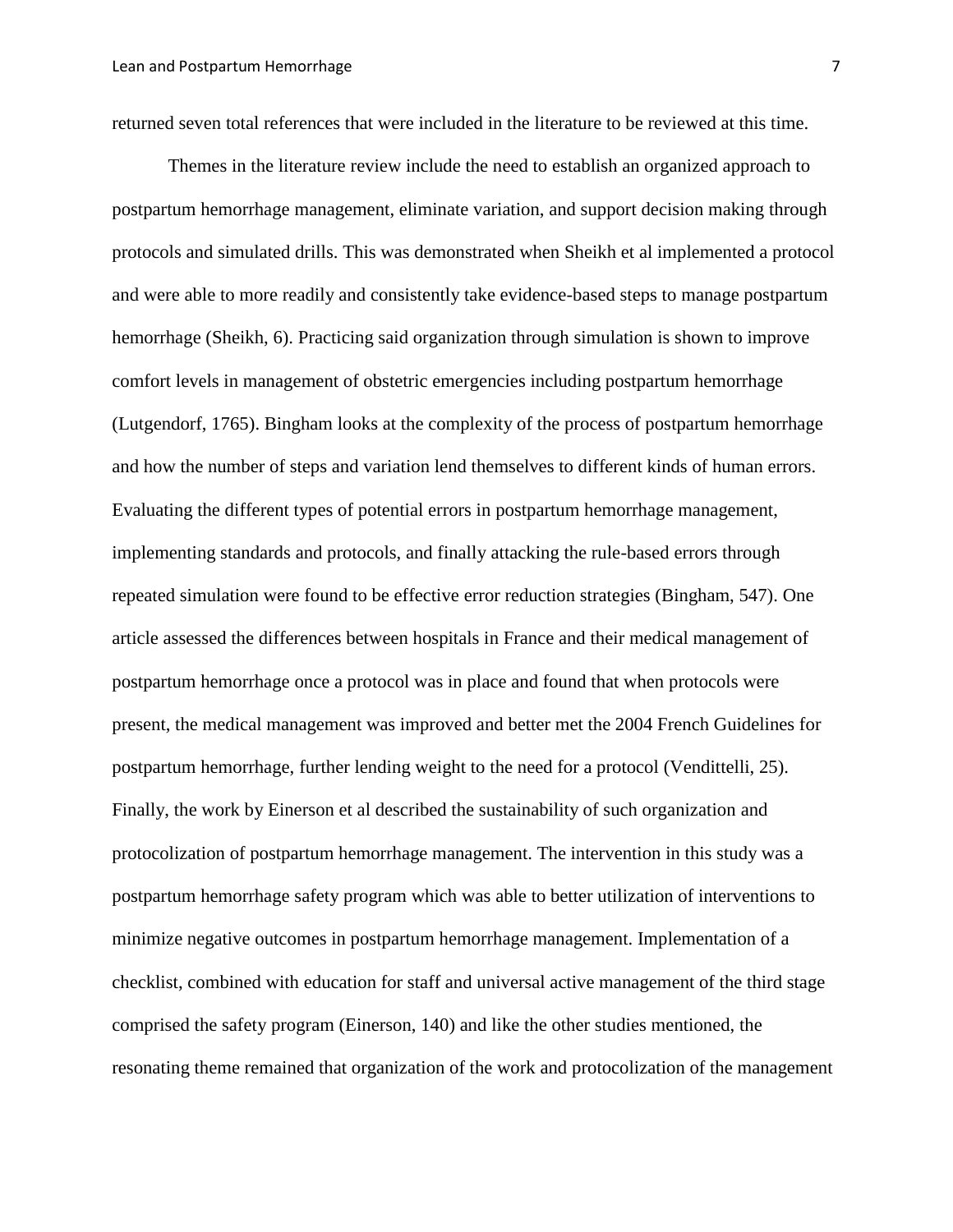can positively impact outcomes and behaviors.

Next, the search aimed to identify those resources that could be used to apply lean management principles in healthcare, specifically in obstetrics. For this purpose, the search terms "lean" and "obstetrics" were entered into both PubMed and CINAHL. PubMed did not return any results with these two terms. CINAHL returned 25 potential articles from these terms. Of these, two grey literature resources were identified, both of which are write ups of poster presentations. These references are by Price et al and Shields and Chandler and they both demonstrate successful application of improvement tools to processes in obstetrics. In addition to the grey literature, the article by Walker is included in the review from the CINAHL search.

Lean methodology has been globally applied as part of a perinatal improvement team at Roper St. Francis Healthcare in South Carolina. Successful initiatives born of this team include improving postpartum hemorrhage response by implementing a cart and a protocol that was able to reduce incidence of postpartum hemorrhage in that health system by .09% (Walker, 54). While this article explores a number of measures in obstetrics that were analyzed using lean methodology, success specifically as it relates to postpartum hemorrhage is beneficial as this work is proposed.

Pierce et al used lean tools such as spaghetti maps and waste walks on the gemba to identify barriers to implementing skin to skin contact in their operating room after cesarean sections. PDSA cycles were implemented to successfully create change. While this was a continued work in progress, the first application of these tools to create change was successful in raising compliance rates with the target behavior of skin to skin in the operating room (Price, 17). This poster presentation lends weight to the impact lean tools can have in the obstetric setting. Another encouraging application of improvement strategies from the literature review is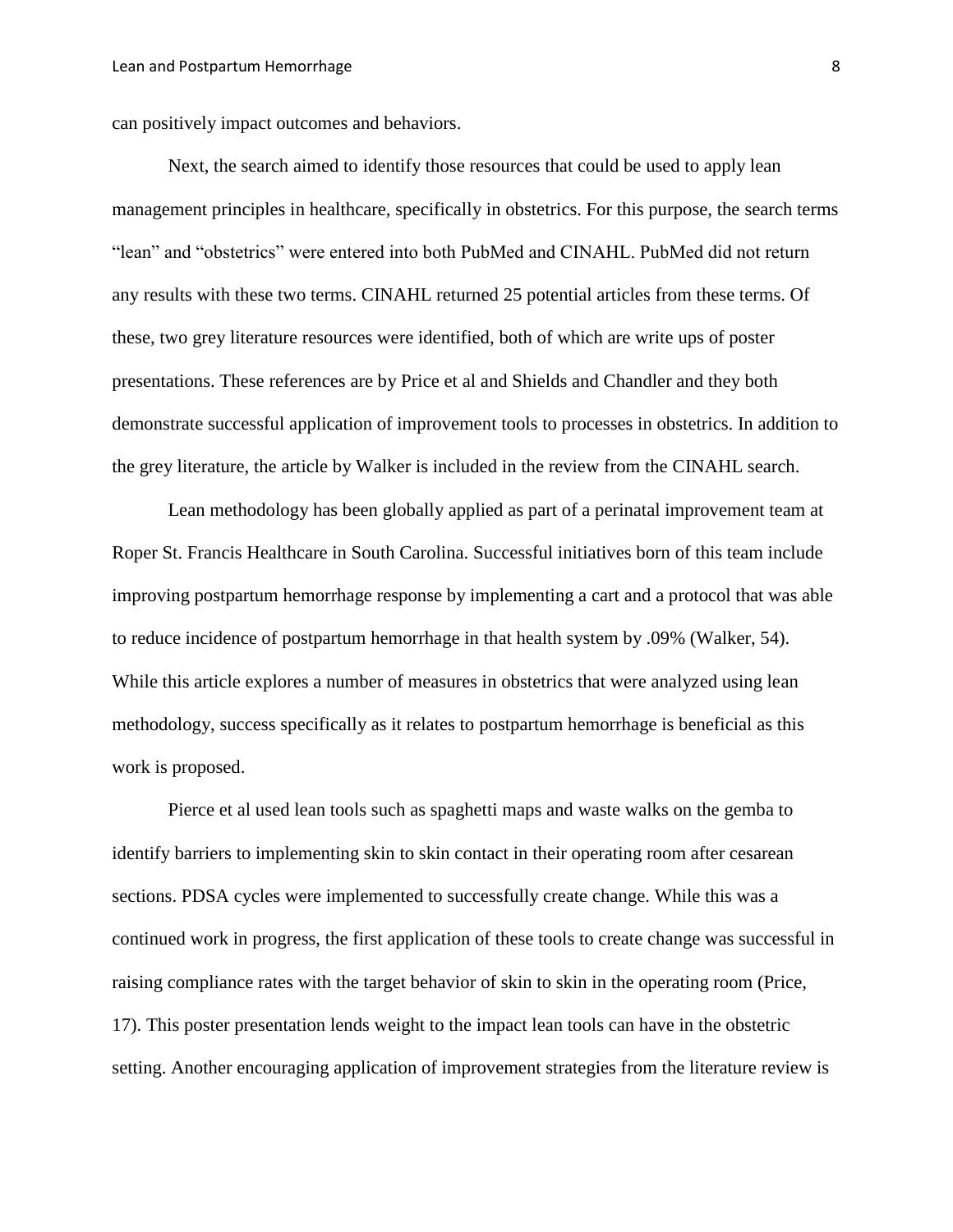the application of lean and six sigma tools such as process mapping to organize interdisciplinary simulation drills in obstetrics with positive feedback from staff (Shields and Chandler, 13). The idea that application of structured improvement tools can better organize and structure a process for all disciplines lends credit to the approach proposed in this paper.

An article that was identified in the first round of the search is applicable as it relates to this aspect of the review in that it explores components of lean methodology as they were applied specifically to postpartum hemorrhage management in a busy postpartum unit admitting up to 5,000 patients annually in 2013 (Faulkner, 404). While this improvement project used some of the lean tools to develop a postpartum hemorrhage care bundle and implement it, there are a number of additional standard operations tools that the Toyota Production System, Virginia Mason Production System, and now North Shore Production System apply regularly to processes that were not utilized in the Faulkner work and could potentially add value to the findings. In addition, this project showed improvement on the time for all of the elements of the bundle to be met. This is the most applicable article in the literature review and coupling the success from this work with the aforementioned poster presentations indicates that there is a necessity to apply this framework to the process at North Shore Medical Center to see how the lean tools highlight the need for waste reduction/elimination and potential interventions specific to our environment.

While applying an improvement framework is clearly shown to be impactful as far as streamlining processes in healthcare, knowing the gold standard of recommended steps to take in postpartum hemorrhage will be integral to informing practice and any potential interventions to address issues in the current state process. AHRQ National Guideline Clearinghouse's guideline on postpartum hemorrhage gives these recommendations. One of the most useful aspects of the lean management tools is that when they are applied to the same process in different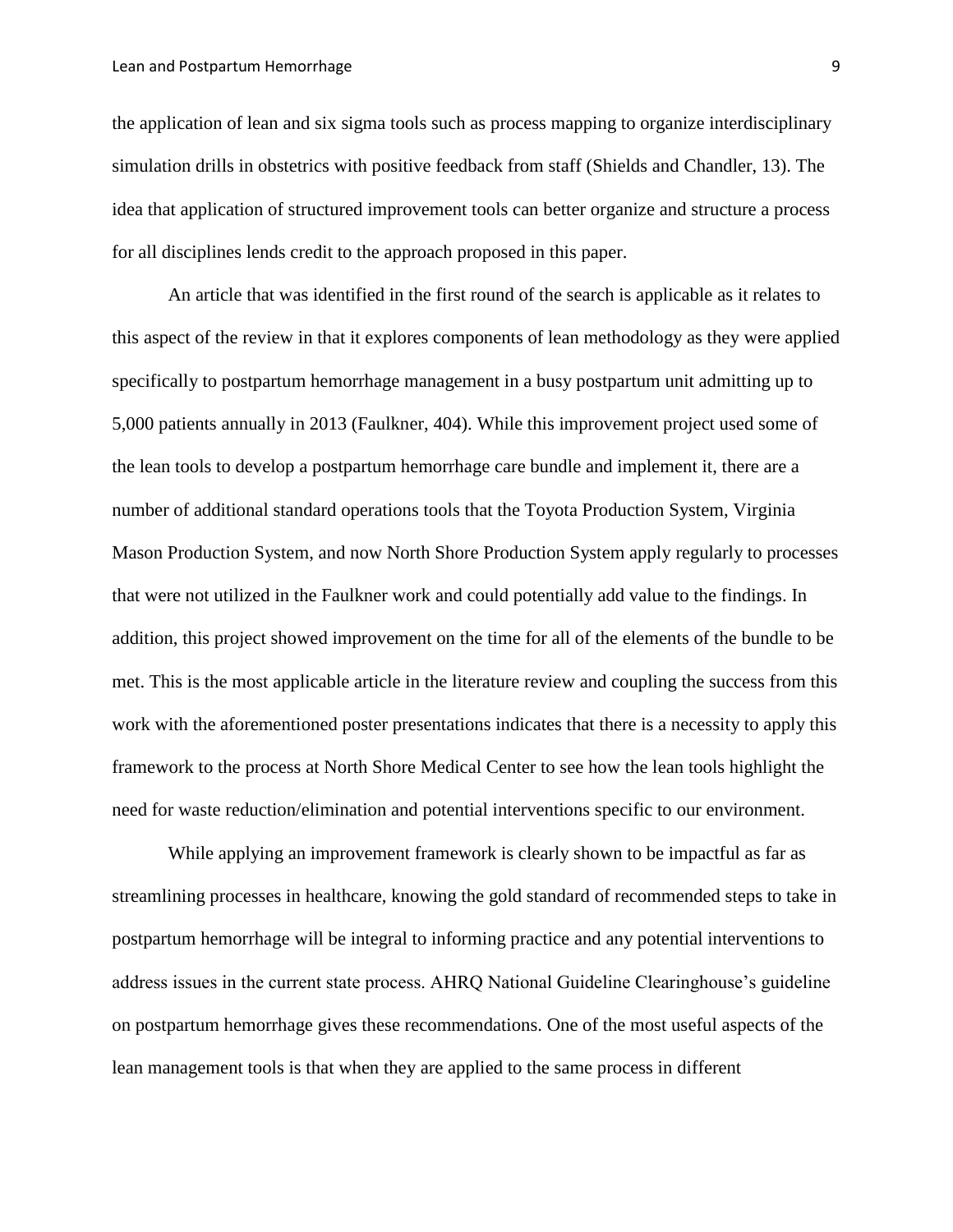environments, they highlight completely different opportunities for improvement. Using lean methodology is the perfect complement to rolling out a new process or set of recommendations, as it takes into consideration the aspects that are specific to the environment and personnel being observed. This, combined with the literature theme that an organized and practiced approach to postpartum hemorrhage decreases maternal morbidity and mortality indicates that implementing a quality improvement project targeting postpartum hemorrhage and utilizing the lean methodology is timely and has the potential to be very impactful at North Shore Medical Center. **Rationale**

The National Partnership for Maternal Safety published guidelines around best practice in postpartum hemorrhage assessment, recognition, and management. Challenges exist in implementing the bundle and providing a coordinated approach to this emergency. The Agency for Health Care Research and Quality (AHRQ) gap analysis tool compares best practice to the current state of a process at the institution of interest and works to identify the barriers to achieving the desired state of best practice management (AHRQ, 2016). The California Maternal Quality Care Collaborative (CMQCC) is an organization in that uses research and quality improvement toolkits to improve health outcomes for mothers and newborns (CMQCC, 2015). CMQCC has developed an obstetric hemorrhage bundle that has been proven to reduce mortality and morbidity rates with postpartum hemorrhage by 20.8% (CMQCC, 2015). The postpartum hemorrhage bundle consists of recommendations in the areas of readiness, recognition, response, and reporting (CMQCC, 2015). While North Shore Medical Center has been able to implement portions of these recommendations, the challenges remain in the areas of staged responses and protocols. This gap stems from a lack of organization. Without the protocol and tools to utilize, staff are approaching postpartum hemorrhage emergencies with knowledge of what interventions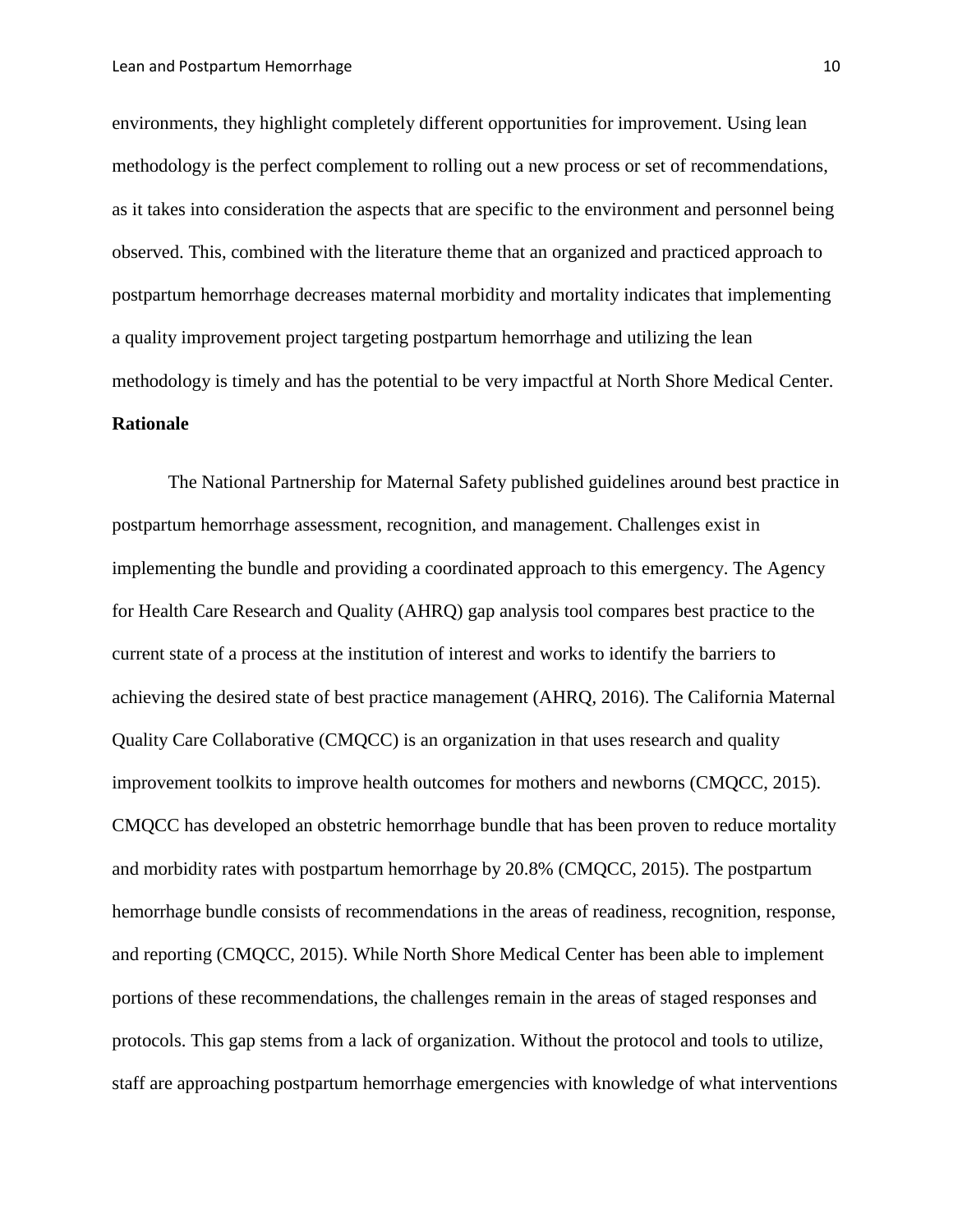exist, but lack the coordination of a stage-based response with clarity around steps and progression.

The Toyota Production System is a management method that focuses on value and waste, ultimately finding better ways to carry out processes by applying tools and creating an iterative process by which improvement is continuous, value is always being assessed, waste is limited or eliminated, and variations from the expected are immediately evident (Spear, 2004). Lean methodology is a way to address the waste at the heart of the Toyota Production System. Lean provides a way to specify value, do more with less, and give customers what they want more consistently and reliably (Womack and Jones, 1996). Application of lean methodology to the process by which postpartum hemorrhage is managed in the inpatient obstetric unit is a way to improve the efficiency and coordination of this emergency. Lean methodology is a commonly used improvement framework that applies several tools to observations of a process and implements plan, do, study, act (PDSA) cycles to create more consistent and efficient operators, or people performing the work, and processes. Lean methodology has been successful in healthcare. An example of this is application of lean methodology to decrease the time from order entry to delivery of medications in both chemotherapeutic and antibiotic drugs (Brunsman, 2018). Lean management involves implementing interventions that aim to create more value for the customer, often in healthcare this is the patient, through eliminating waste from a process. Opportunities for these interventions are highlighted when tools are used to identify waste and non-value-added steps in a process. Ultimately, the Toyota Production System uses lean methodology to empower workers to be scientists and constantly build and test hypotheses focused on how to improve processes (Spear and Bowen, 1999).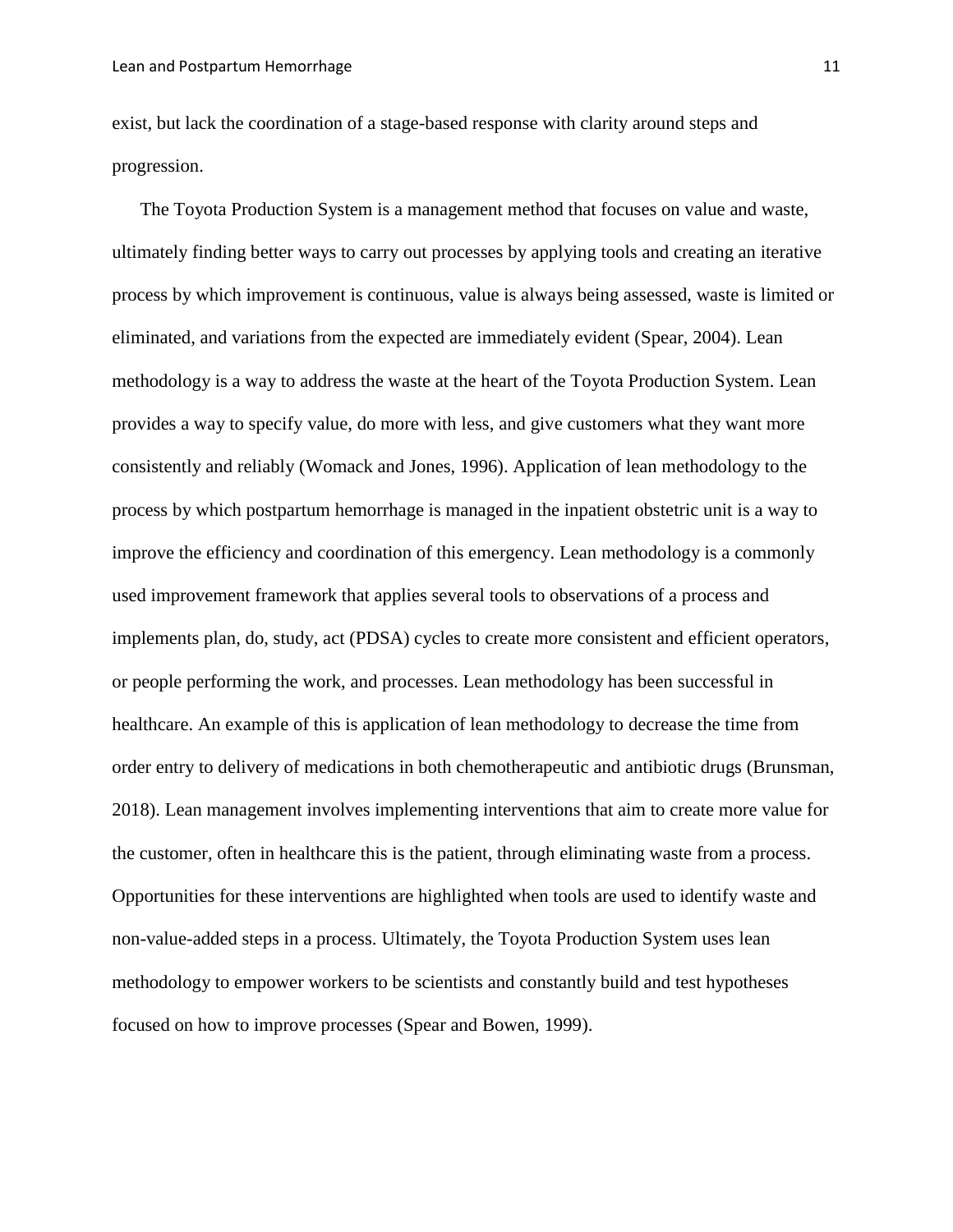North Shore Medical Center is on an improvement journey and is working to integrate lean methodology into improvement efforts. North Shore Medical Center is working with Virginia Mason Institute to develop staff training and tools that mirror the work done in their healthcare system but are applicable to this setting. This has led to training opportunities for staff, application of tools to process improvement work, and approaches that support and embrace lean methodology. The North Shore Production System is modeled closely after the work done at Virginia Mason, which is modeled after the Toyota Production System. This framework includes using tools referred to as Standard Operations and using the information gleaned from said tools to apply PDSA cycles to the process and optimize flow and value.

Postpartum hemorrhage is a leading cause of maternal mortality and morbidity worldwide. Complications of postpartum hemorrhage lead to medical, personal, and financial burdens on patients, staff, families, and systems. The best way to minimize the damage incurred from this obstetric emergency is to ensure an organized and predictable response. Applying the lean management principles to the process of managing postpartum hemorrhage can optimize accessibility to supplies and medications, create role clarity and definition, and expedite decision making and treatment. An additional barrier identified using the AHRQ gap analysis is the identification of waste. In order to clarify and simplify a process, waste must be identified and targeted. A substantial part of lean methodology is identification of and minimization of waste. North Shore Production System does this by applying the standard operation tools to the process. Barriers may include one or more of the seven types of waste identified by Taiichi Ohno; motion, time, transportation, overproduction, processing, inventory, and defects (McIntyre, 2016). Observing how North Shore Medical Center manages postpartum hemorrhage through the lens of waste will highlight potential opportunities to eliminate said waste and move closer to the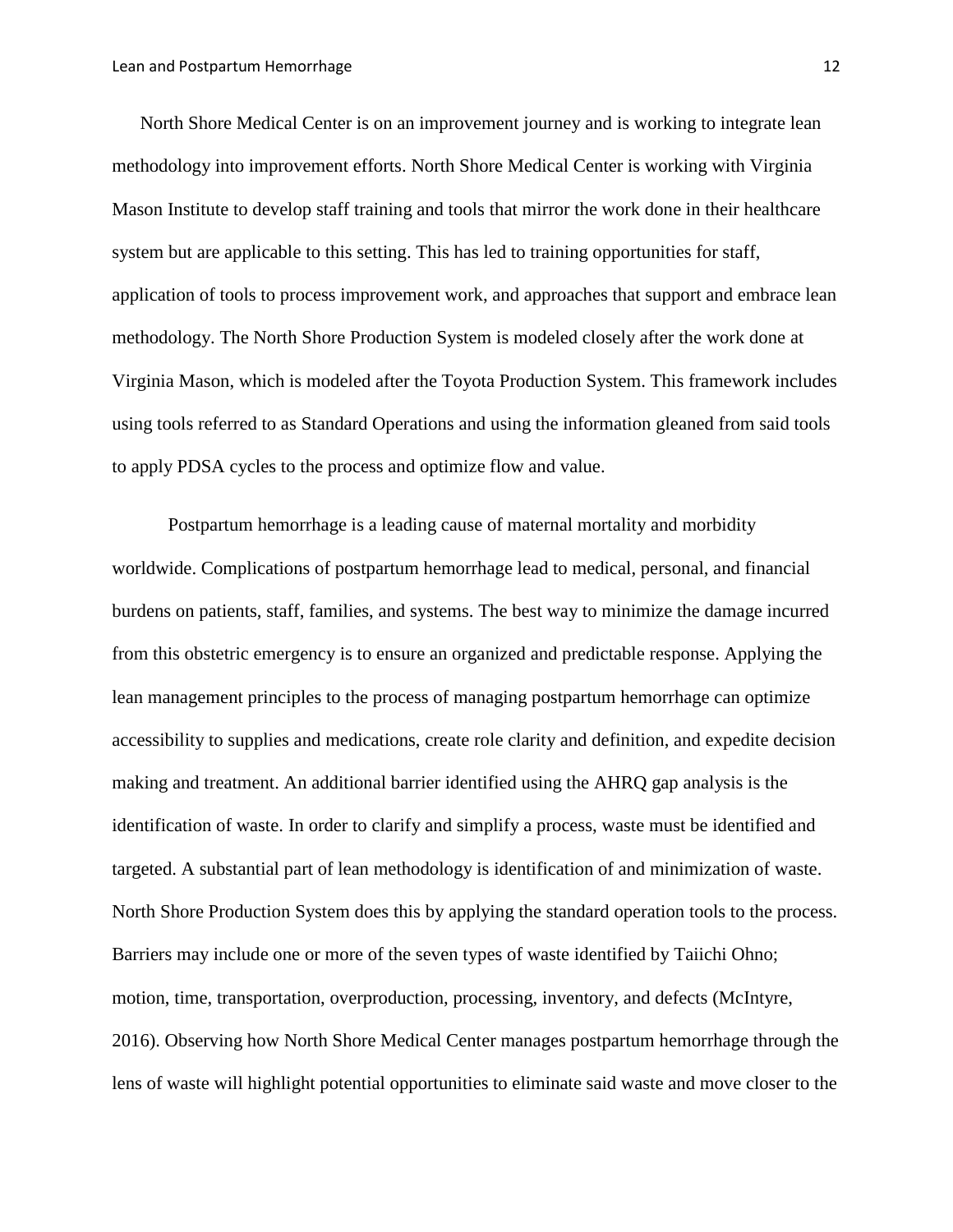best practice standard identified by the CMQCC bundle.

Lean methodology embraces concepts that aim to assess processes and address opportunities for reduction or elimination of waste within them. The application of lean has been used in many industries, healthcare included. This project used the lean model of the North Shore Production System (NSPS) House. See Appendix A. The NSPS House is a model that visually depicts many of the lean concepts at North Shore Medical Center and highlights the central theme of waste elimination. This framework was used to guide the DNP project which encapsulates the various concepts that are trying to be achieved through application of the lean methodology to postpartum hemorrhage at North Shore Medical Center. The foundation of the NSPS house is elimination of waste and level production. This project aimed to evenly distribute, or level load the work that occurs in the process of postpartum hemorrhage management to best utilize resources and personnel and efficiently organize care delivery. There are two pillars in the visual NSPS house representative of Just In Time and Jidoka, both concepts that were applied during project implementation. Just In time refers to operating in a reliable manner, but with minimal resources. Reliability and access to supplies, medication, and equipment are essential elements of postpartum hemorrhage management. Jidoka refers to automation with a human touch. This is to say that whenever possible, those portions of a process that do not require human thought processes or conceptualization should be automated. Replacing non-personnel work with machines and/or equipment can give time and capacity back to medical professionals to use judgment and critical thinking, which is particularly valuable during emergencies such as postpartum hemorrhages. The NSPS house also highlights a need to focus on people and standard work. These aspects of the process; the operators, the steps they take, and the time that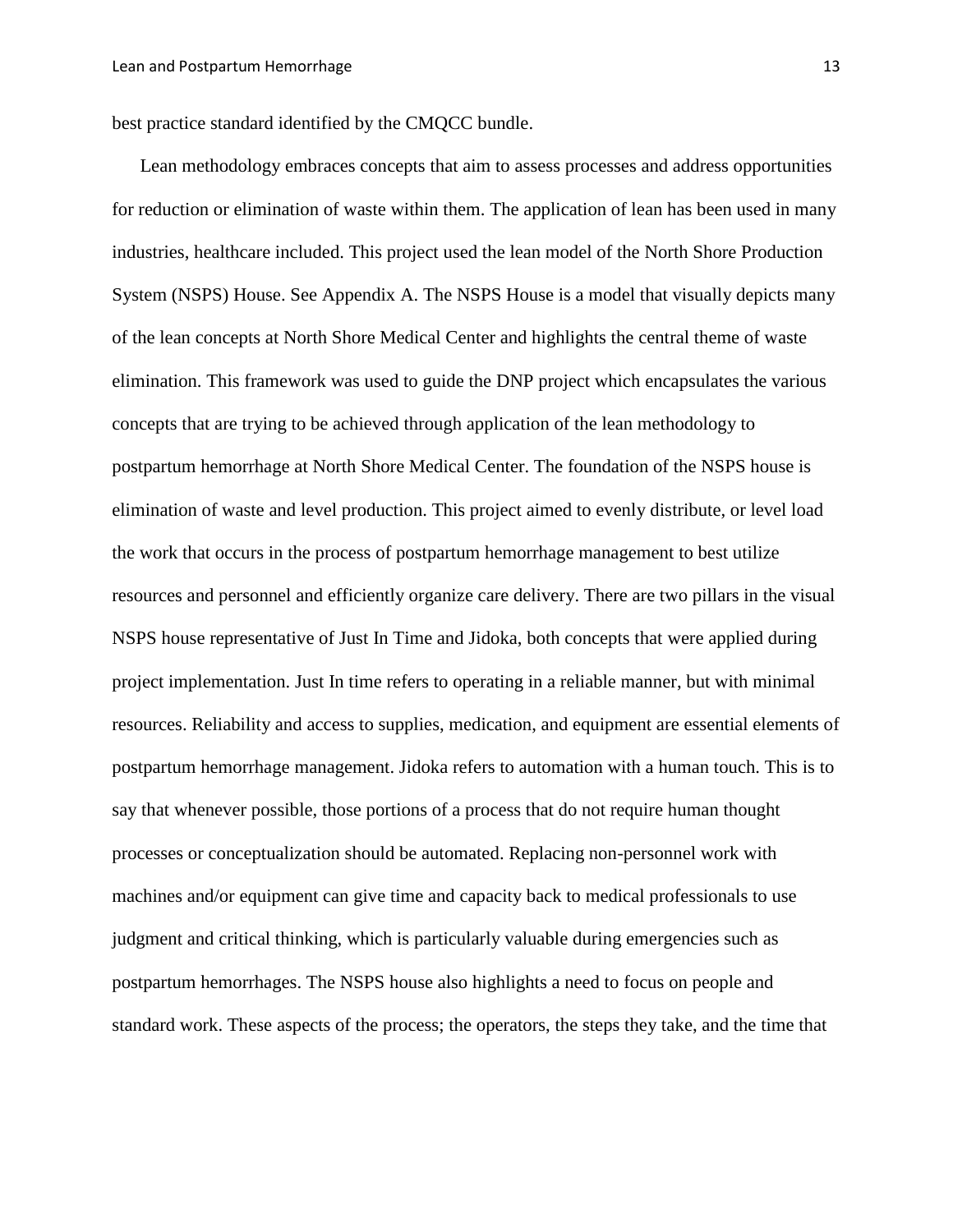it takes them to do so, were all assessed when applying lean methodology to postpartum hemorrhage management in this project.

#### **Specific Aims**

The aim of this quality improvement project is to identify and implement an intervention through utilization of the lean methodology tools, specifically the North Shore Production System Standard Operations tools, to the process of postpartum hemorrhage response and management at North Shore Medical Center. The specific intervention of a postpartum hemorrhage checklist was determined by information gleaned from the application of the Standard Operations tools.

The goals and objectives of this project were successful application of the Standard Operations Tools and application of interventions to decrease waste within the process. The specific tools that were applied to postpartum hemorrhage are the Standard Work Sheet, Detailed Time Observation Form, Standard Work Combination Sheet, and Value Stream Map. Data collected was analyzed for improvement opportunities and waste identification. An intervention of a postpartum hemorrhage checklist was selected for this quality improvement project. The author collected the standard operations data and reviewed with a multidisciplinary team of clinicians. This group identified the specific intervention of a checklist and the author completed additional post intervention standard operations tools to measure improvement. There were three aims of this work. First, the overall goal of reducing waste was exemplified by specified reduction in number of steps on the standard work sheet by 20%. Next, the project aimed to reduce the non-value add time on the Value Stream Map by 20%. The final aim was to decrease the defect rate for CMQCC recommended steps in postpartum hemorrhage management by 50%.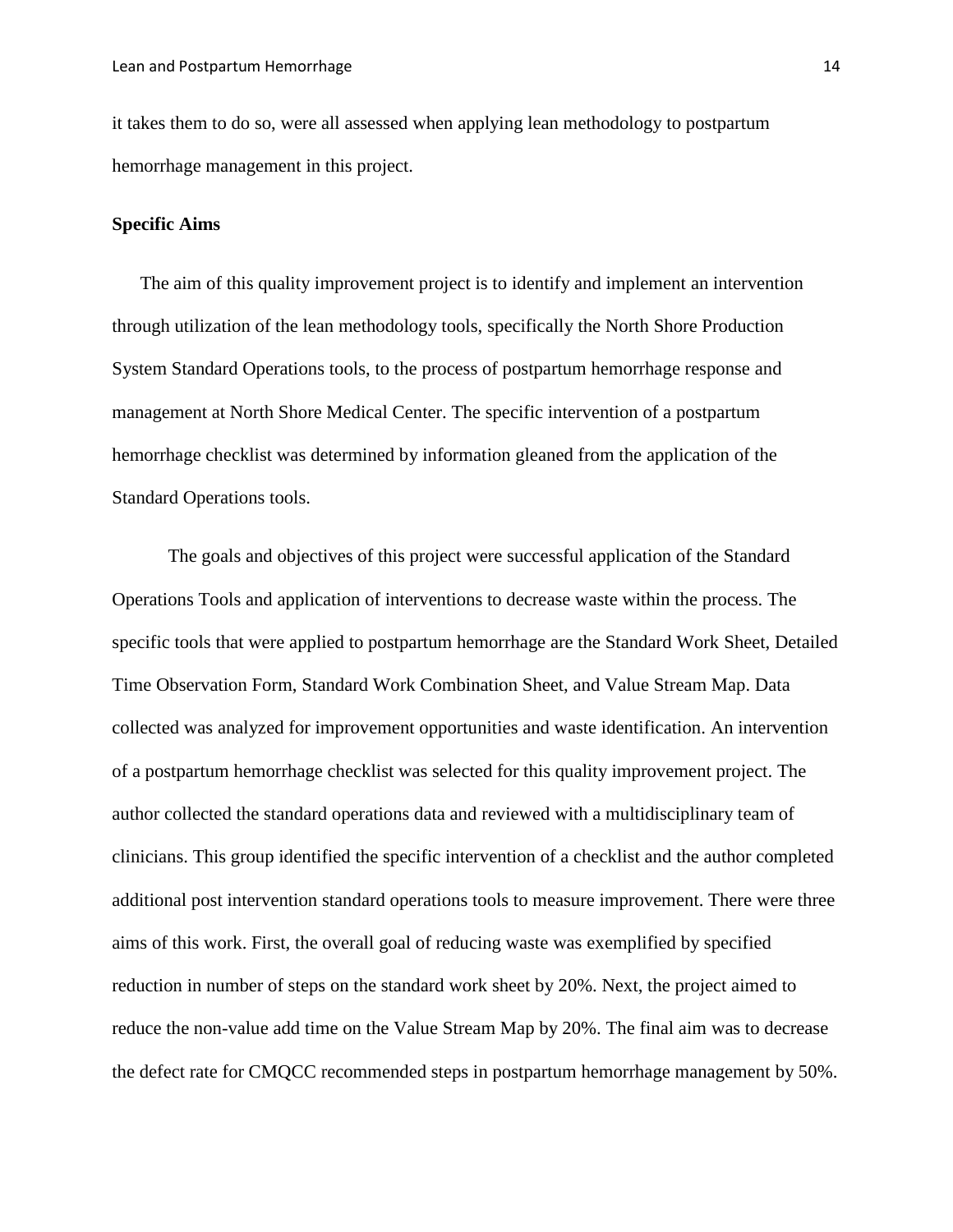These outcomes were an initial step in an iterative process by which additional Plan, Do, Study, Act (PDSA) cycles (see Appendix B) can be applied to the response and management of postpartum hemorrhage to continue to improve on this process at North Shore Medical Center after the completion of this DNP project. The aim was to achieve these goals of reduction in the observation metrics specified above after the initial checklist intervention was implemented for the DNP project.

#### **Methods**

#### **Context**

This process improvement project was designed based upon the assumption that process improvement is achieved by applying lean methodology. The methods that were used to obtain the data for this project were direct observations of simulated postpartum hemorrhage scenarios on a Labor and Delivery inpatient hospital unit. These observations were collected and documented by the author using Standard Work Sheets and Detailed Time Observation Sheets. Once six simulated cases were collected, the author met with an interdisciplinary team of clinicians including nurses, obstetric care providers (physicians and certified nurse midwives), anesthesiologists, and patient care assistants to review the findings and propose and discuss potential interventions. The checklist intervention was selected at this time. After implementing the intervention, the author observed using the Standard Operations tools described above to collect additional data. This data was compared with the initial data to show evidence of improvement. In addition, debriefs were held at the conclusion of each simulated drill. This information will be relayed back to the team to inform future PDSA cycles.

The DNP project took place at North Shore Medical Center in Salem, MA. The observations occurred on the Birthplace, which is the inpatient obstetric unit. North Shore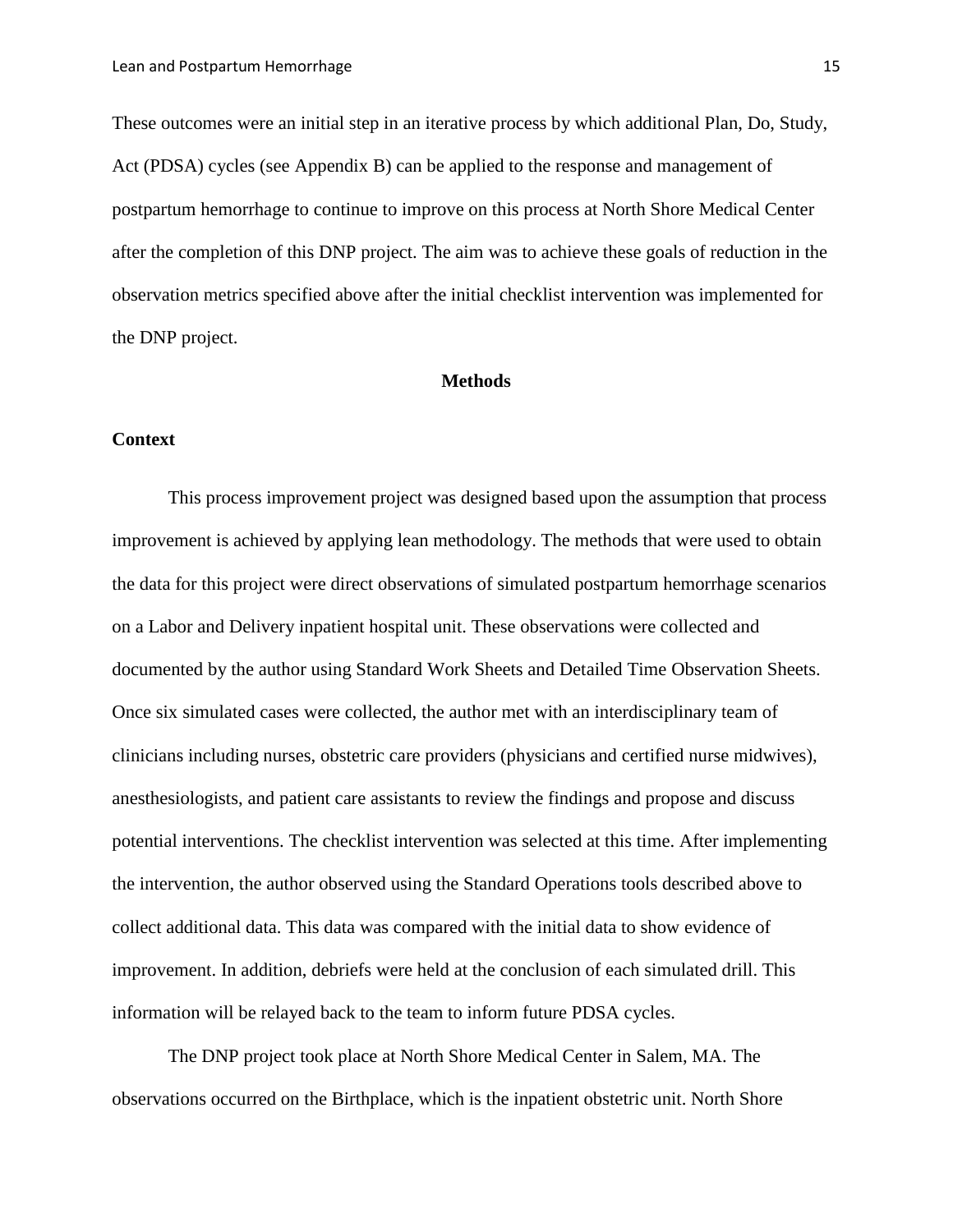Medical Center is located less than 15 miles north of Boston, MA. It is a Community Hospital primarily serving the surrounding communities of Salem, Lynn, Peabody, Swampscott, Marblehead, Peabody, Danvers, and other towns on the North Shore. The Birthplace delivers approximately 1,300 patients each year and has a level IIB maternal-newborn designation from the Massachusetts Department of Public Health. The participants in this Quality Improvement project were the staff who participate in simulation drills. These clinicians included all who participate when a live emergency presents itself; nurses, physicians and midwives, and patient care assistants. The observations did not all include the same complement of disciplines or number of personnel from each discipline, as this is not predictable in actual events and the tools should represent the spectrum of resources and personnel available at any given time. In addition, they were not all be conducted in the same room on the unit, conversely the intention will be to utilize different rooms during observations. This is why six baseline simulation drills were observed. It was anticipated that the tools and interventions were universal and would be effective in improving the process regardless of the operators or environment. Finally, the simulation drills were conducted on all three shifts to ensure universal applicability of the baseline and post-intervention characteristics. There are typically between ten and twelve nurses on the day shift, between eight and ten nurses on the evening shift, and between seven and nine nurses on the night shift. From the hours of 8am to 8pm, there are two to three obstetric care providers on call in the Birthplace. The Birthplace has one Physician covering call from 8pm-8am Monday through Thursday. In addition to this coverage, there is always a dedicated backup call provider accessible to be called in if needed. Exclusion criteria were any drills that did not have representation from both OB provider and nursing disciplines and those that did not have at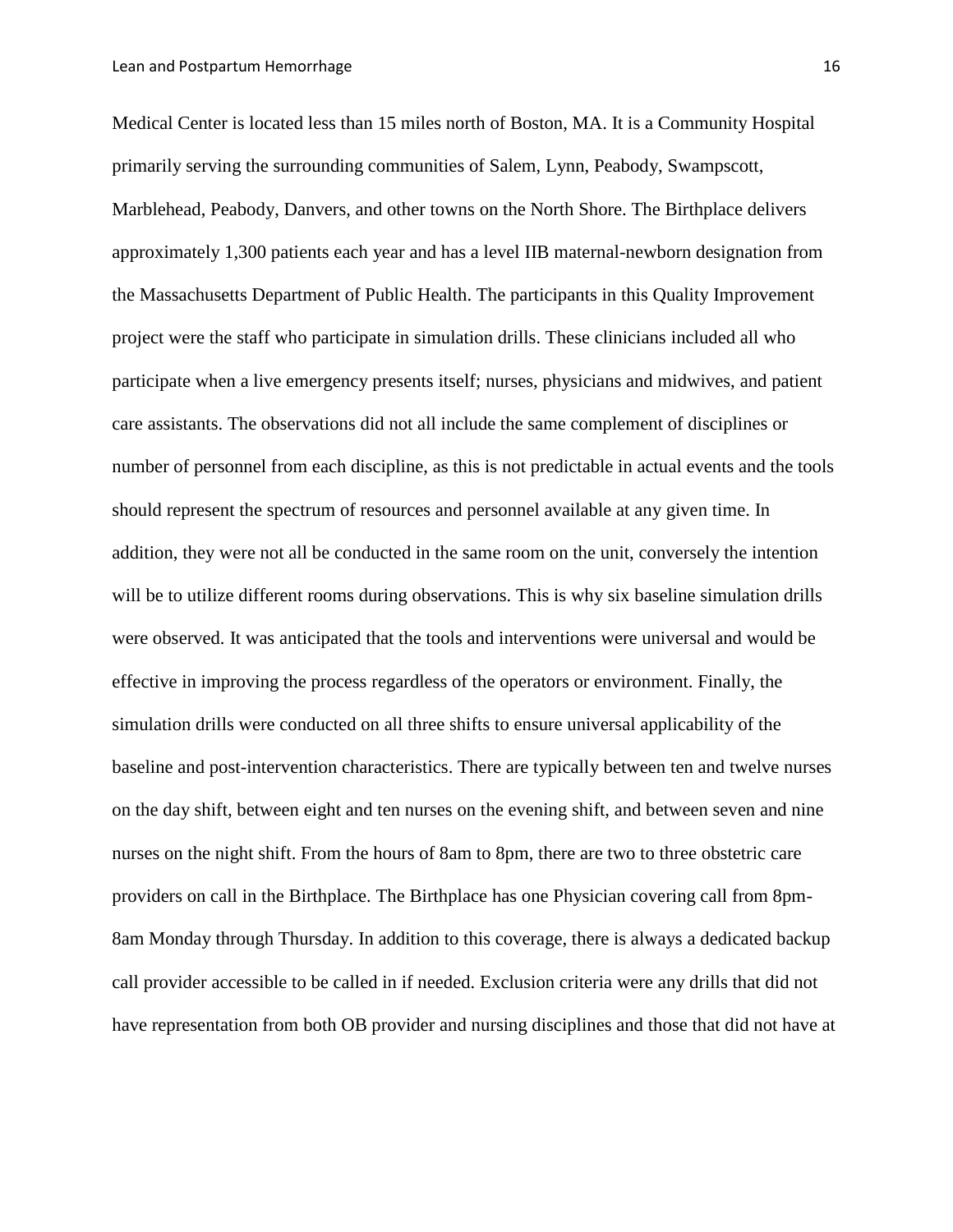least two nurses responding. This is to ensure applicability because the vast majority of postpartum hemorrhages are managed by at least two nurses and at least one OB provider.

Implementation of this DNP project was largely reliant on the ability to conduct simulation drills and work with staff offline to determine intervention strategies. This required the support and buy in of the hospital staff and leadership, which was confirmed prior to initiation. Because lean methodology relies on the ideas coming from the people who do the work, this project would have struggled to be successful without the participation, perspective, and ideas generated by frontline staff. Facilitators to the project were both nursing and provider leadership. Deliveries at Northshore Medical Center for the summer and fall months of 2018 were above average. June, July, and September were the three busiest months of the year, with as few as 5, but as many as 44 more deliveries than other months this year. Simulation drills were scheduled with alternate dates in mind to accommodate for shifts during which there were not available participants for the simulation drills because of this surge. Nurse and provider leaders at NSMC are supportive of participation in simulation drills and include this participation in employee reviews. This was helpful in that it encouraged active participation.

#### **Intervention**

Simulation drills were scheduled on all three shifts, 7a-3p, 3p-11p, and 11p-7a. These drills were scheduled with backup dates to guarantee completion. One date required utilization of the backup date because of the acuity of the unit and lack of availability in terms of both space and staff. To take unit census into account two drills will be scheduled for each shift and all baseline drills will be completed prior to analysis of the baseline data. Schedule of drills was not available to participating staff and all drills were called without prior announcement to any staff.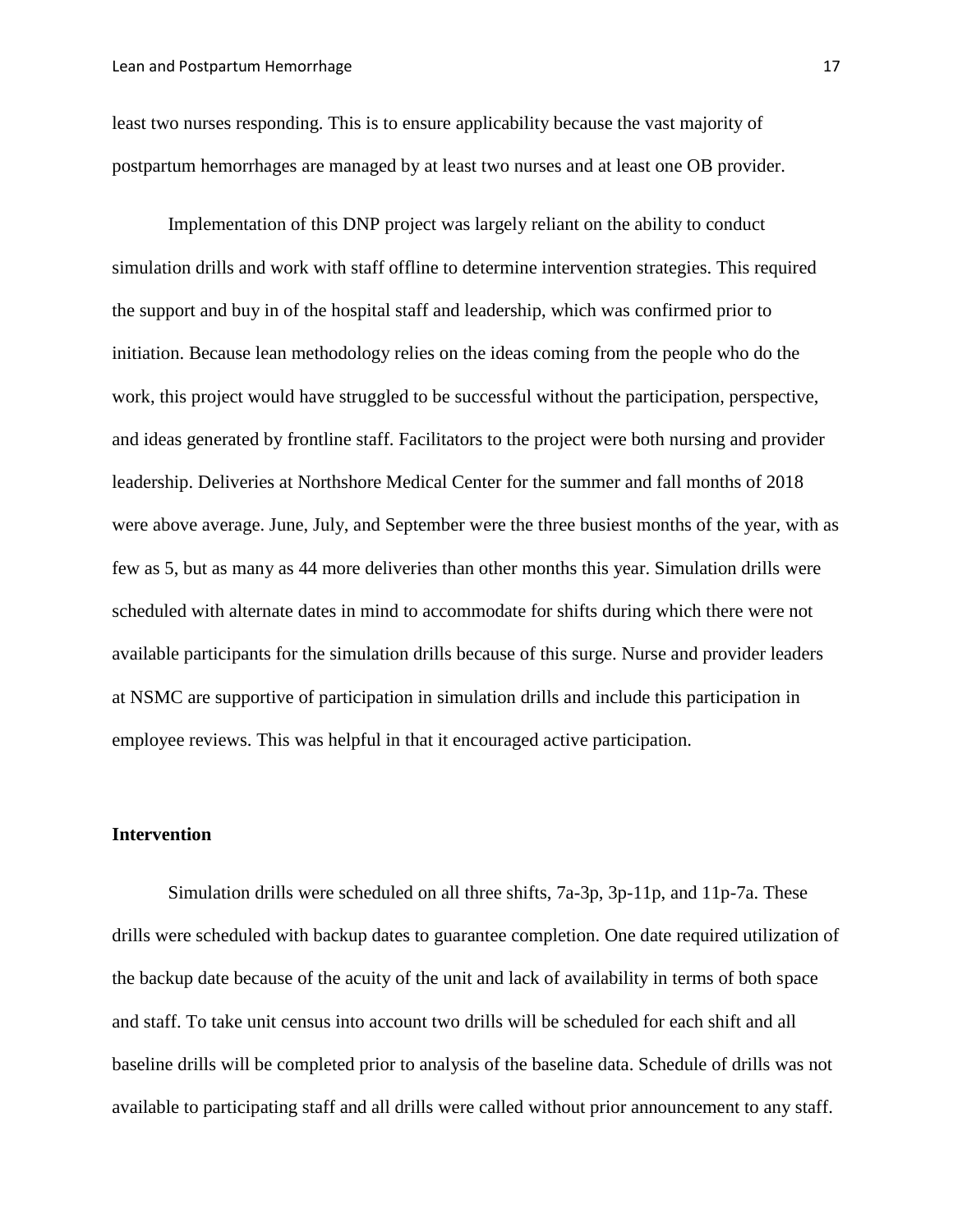An interdisciplinary team with representation from nursing, obstetric providers, and anesthesia then met to review the completed tools and determine an intervention for the first PDSA cycle. Adaptation of a postpartum hemorrhage checklist (See appendix C) used at another Partners facility, Newton Wellesley Hospital, that was shared with us from their physician and nursing leadership was carried out and after implementation, there were three post intervention simulation drills completed, one per shift. After completion of these drills, new tools were created, reviewed and compared to baseline data to observe for improvement and inform the next iteration of PDSA.

#### **Study of the Intervention**

The pre and post intervention Standard Operations tools were compared at the conclusion of the project. The value stream maps and Standard Work Sheets were compared to demonstrate changes in the nursing steps and non-value-add time in the process. Using the CMQCC checklist the defect rate was calculated by dividing the number of met criteria by the number of recommended criteria and multiplying the result by 100 to determine how often criteria recommended by CMQCC were met comparatively. The intervention was applied in the same drill scenario and during all three shifts to account for changes in staff resources and time of day.

#### **Measures**

The standard operations tools were used to measure this project. The Standard Work Sheet is a tool to depict the operators' movements made and steps taken in the process. Each operator is followed through the process by drawing a line of his or her movements on the map. Safety and Quality Checks are depicted on the map as well. The Detailed Time Observation Sheets were used to collect time data on the steps in the process and once these forms were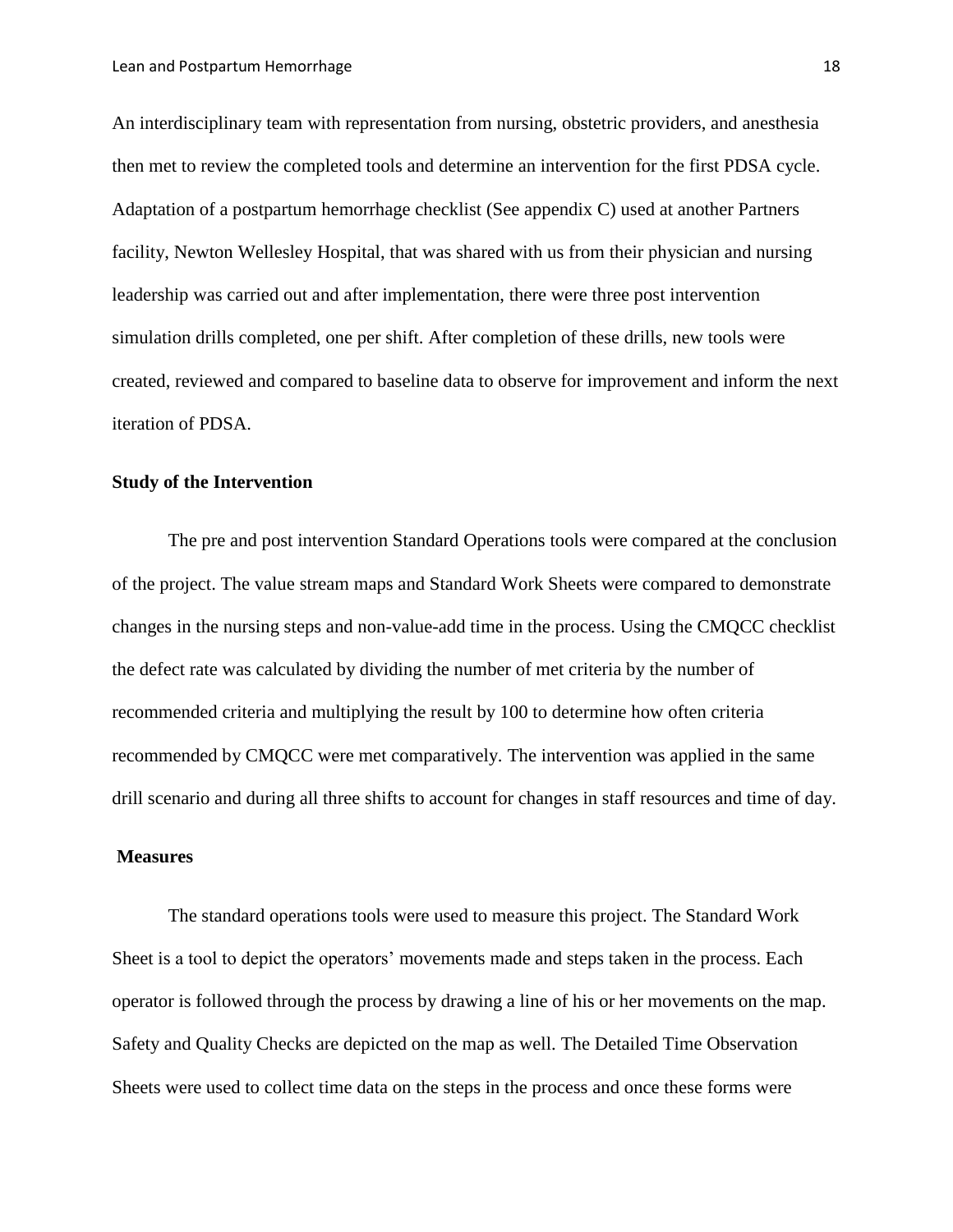completed, the information on them was combined using the modes or if necessary medians to determine the actual times for each step in the process and the process as a whole. This is called the Process Summary Form. The Standard Work Combination Sheet is used to depict the work of the nurse, in categories of waiting, walking, machine work, and human work. The Percent Load Chart depicts the workload and how it is broken up between operators during this process. Finally, the information gleaned was analyzed to build a value stream map giving a visual depiction of the process, concrete numbers for time observations, and opportunities for improvement identified in kaizen bursts on the map. Following implementation of the checklist, the post intervention process was observed and evaluated in the same manner. The two sets of tools were compared to demonstrate improvements.

Applying lean tools, strategies, and principles that have been proven effective in other realms of healthcare to postpartum hemorrhage management is of high importance given the necessity to manage these emergencies to the best of the team's ability and in the most efficient and productive way. If application of lean management principles to the process of postpartum hemorrhage management can be effective in improving outcomes for patients, thereby impacting patient safety, then this work is necessary and significant.

#### **Analysis**

Six simulated postpartum hemorrhage drills were observed and data collection tools completed. The process began at the time of recognition of postpartum hemorrhage and ended at the decision to transfer the patient to the Operating Room. The CMQCC toolkit checklist sample was modified for North Shore Medical Center and used to determine the defect rate in the process. The project began on July 1, 2018. The six baseline data collection simulated drills and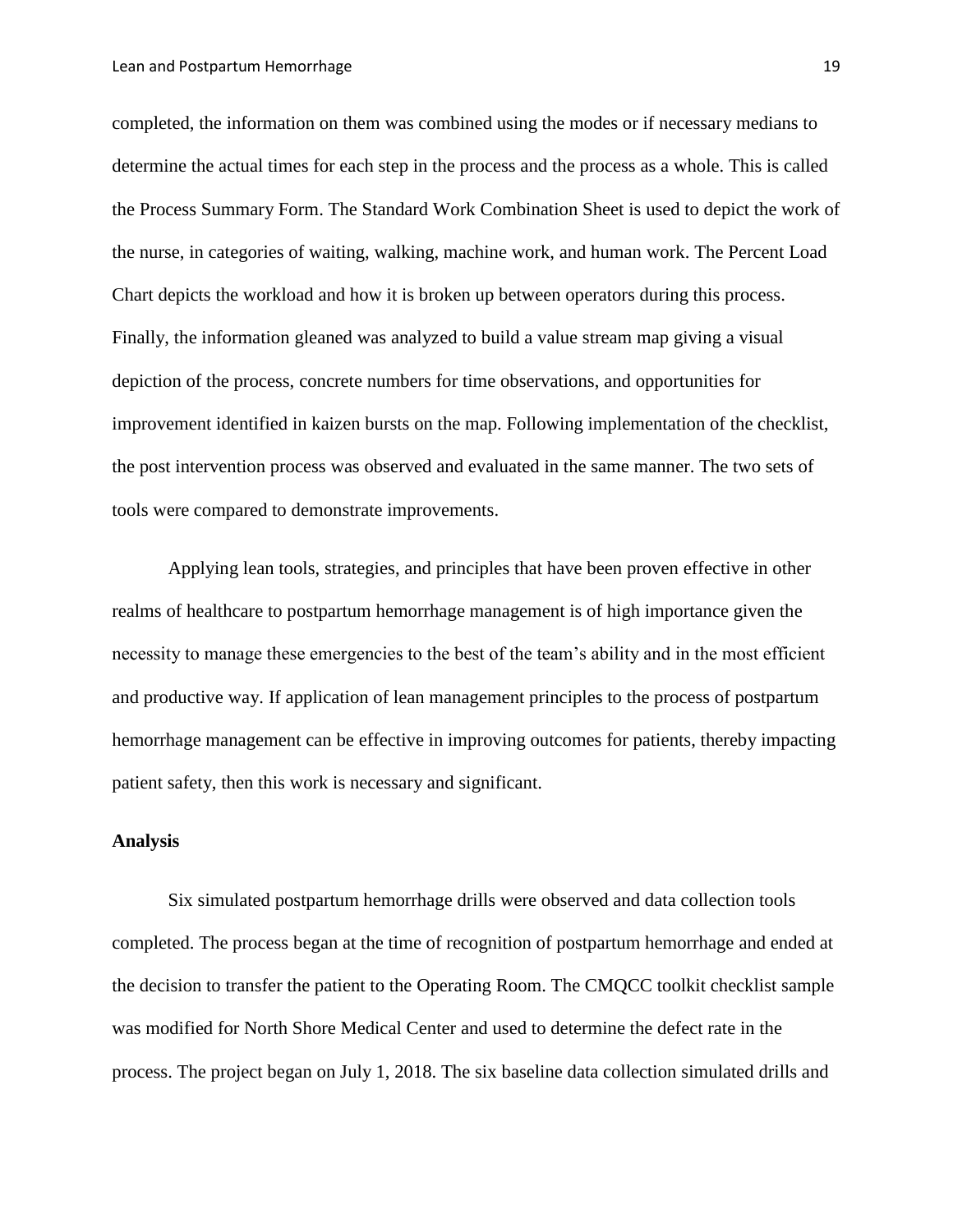their backup times were scheduled for completion during the month of July 2018. Standard Operations tools were completed by August 15, 2018. By September 1, 2018 the team had met to review the baseline findings and identify an intervention. The team determined that a second, unplanned meeting would be necessary to create and validate the proposed checklist. This meeting occurred on October 9, 2018. All team meetings were completed at this time. The checklist was rolled out by October 18, 2018.This was done over two twelve-hour Skills Day sessions to the Birthplace staff. This was a later date than was originally anticipated as a visit from the Massachusetts Department of Public Health to the North Shore Medical Center occupied the time of all participants for a week in early October. The three post-intervention simulated drills were completed inclusive of data collection by October 24, 2018. Using said data, the post intervention Standard Operations tools were completed by November 1, 2018. This concluded this DNP project as well as the first PDSA cycle to address improving postpartum hemorrhage management at North Shore Medical Center. See Appendix D.

#### **Results**

The baseline Standard Operations Tools showed substantial room for improvement. The total steps observed in the Standard Work Sheet or spaghetti map for the responding nurses was 14, while the primary nurse had a total of 5 steps. The post intervention drills demonstrated a Standard Work Sheet with 11 steps for the responding nurses and 5 steps for the primary nurse. See Appendix E. This reduction in nursing steps from a total of 19 pre-intervention to 16 post intervention was 16%, which did not meet the goal of 20%. That said, there were unanticipated barriers to reduction of this rate. These included what Toyota Production Systems would refer to as monuments, or unmovable items that require the waste of motion to access and utilize. An example of this in this project is the medication dispensing system. While it would eliminate the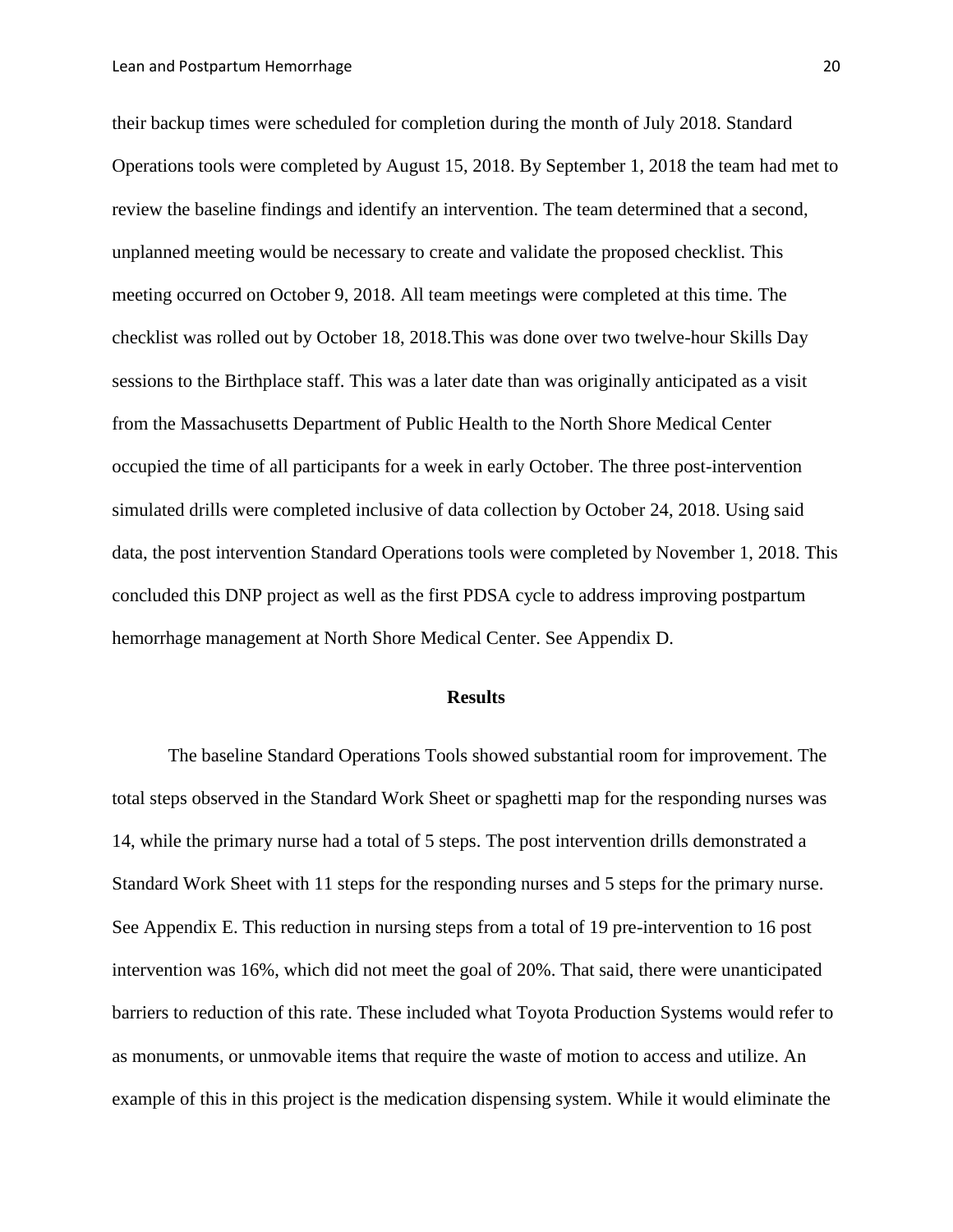wastes of motion and transportation to have the medications available at the point of care delivery, there is no ability to remove medications from the Omnicell until a hemorrhage is established and they are needed for administration. This is hospital policy. Of note, while the steps in the process have not been reduced for the primary nurse, all of these steps are now confined to the patient room, whereas pre-intervention some were outside of the room, taking the nurse away from the patient. To summarize, while the set goal of 20% reduction was not seen in relation to nurse steps in the process, a reduction was demonstrated, additional benefits occurred, and the stage was set for future interventions to continue to improve this process.

The next goal of this project was to decrease the non-value add time in the Value Stream Map by 20%. The baseline Value Stream Map showed a total non-value add time of 217 seconds. The post intervention value stream map showed a total non-value add time of 139 seconds. See Appendix F. This demonstrates a reduction in total non-value add time for the process of 36% which exceeded the goal of 20% reduction. The pre-intervention lead time, or time for the whole process from recognition of hemorrhage to decision to move to the operating room, was 324 seconds and after implementation of the checklist this time was 269 seconds. This time reduction of 55 seconds is important because even seconds are significant in obstetric emergencies and this demonstrates that organizing the necessary steps by way of a checklist creates a more efficient response. In addition, the pre-intervention value stream map included 9 kaizen bursts, while the post-intervention map had only 2. This is noteworthy because kaizen bursts represent opportunities for improvement and/or highlight inefficiencies and inconsistencies. The elimination of 7 of these kaizen bursts speaks to the standardization of the process by use of the checklist.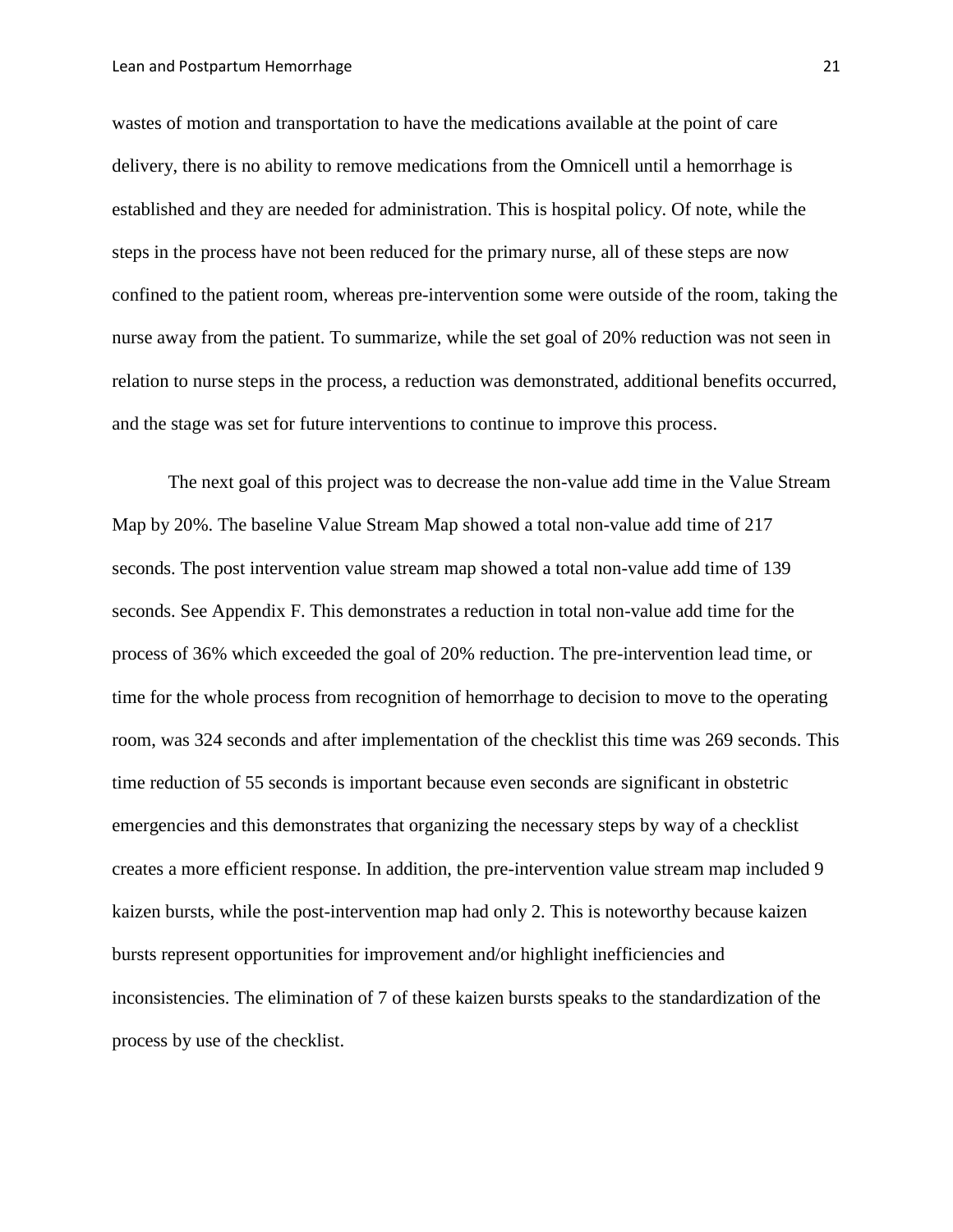Finally, and most significantly, the application of this intervention was analyzed in terms of how it affected defect rates. The defect rate in the baseline drills was 45%. This number represents how defective our process was in the baseline period in relation to meeting the CMQCC recommended steps to take when managing a postpartum hemorrhage. The postintervention drills showed a defect rate of 7%. The decrease is an 84% reduction in the defect rate. See Appendix G. This far overshot the goal of 50% and is an impressive improvement in management of postpartum hemorrhage through adherence to the CMQCC recommended steps in response and management.

#### **Discussion**

#### **Summary**

This project was able to demonstrate some improvements far more substantial than anticipated and others less substantial, nonetheless still demonstrating an improved process. The impact of these improvements cannot be overstated. Coordinating a predictable, standardized response in an obstetric emergency where time is critical is important. This project was able to apply jidoka by removing the reliance on the memory of the clinicians in the room, while not taking away their clinical judgement or decision making. That is to say that for example, there is no way to forget thinking about blood products, as they are on the checklist, but the amount, type, and time to order said products is left in the hands of the managing clinician. This checklist has made patients safer by standardizing which responders are called, which supplies and equipment are brought to the room, and when more interventions should be considered.

#### **Interpretation**

Postpartum hemorrhage is a leading cause of maternal mortality and morbidity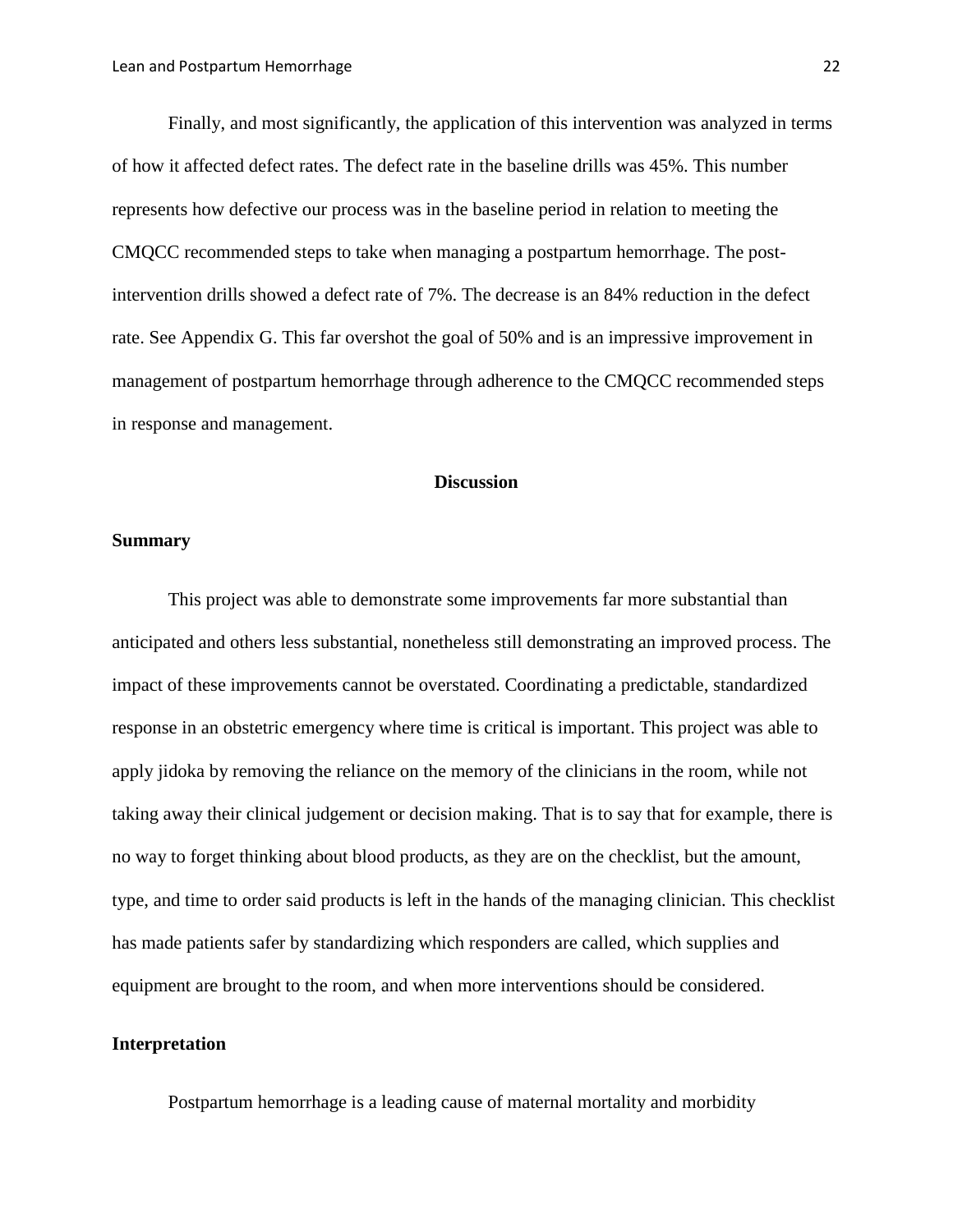worldwide. Complications of postpartum hemorrhage lead to medical, personal, and financial burdens on patients, staff, families, and systems. The best way to minimize the damage incurred from this obstetric emergency is to ensure an organized and predictable response. Applying the lean management principles to the process of managing postpartum hemorrhage can optimize accessibility to supplies and medications, create role clarity and definition, and expedite decision making and treatment.

Checklist utilization has proven effective in healthcare and in high reliability organizations and industries. This coupled with the support from AWHONN and ACOG for adoption of safety bundles including checklists made this an ideal intervention for this project. Future work around postpartum hemorrhage management at NSMC will use additional PDSA cycles to aim to continue decreasing waste and bring the defect rate for CMQCC recommended management steps to 0%. Qualitative data gained from this project included the feedback from the debrief sessions of both the baseline and post-intervention periods. Anecdotal feedback about the disorganization and confusion in the baseline drills supported the data collected. Feedback about how to best utilize the checklist in the post-intervention drills has already spurred the purchase of bright green folders to assist in identification of the checklist reader or event manager and an improved Quantitative Blood Loss worksheet for nursing. See Appendix H. Future PDSA cycles will also include debriefing to collect and apply feedback from participants.

This quality improvement project did not incur a financial cost to the unit or institution. Simulated drills were completed on the Birthplace by personnel during their regularly scheduled shift. Emergency preparedness training is a requirement for clinical providers in an obstetric unit. Benefits of simulation training and emergency preparedness include improving overall staff competence and confidence (Skryabina et al, 2017). Obstetric team training has been found to be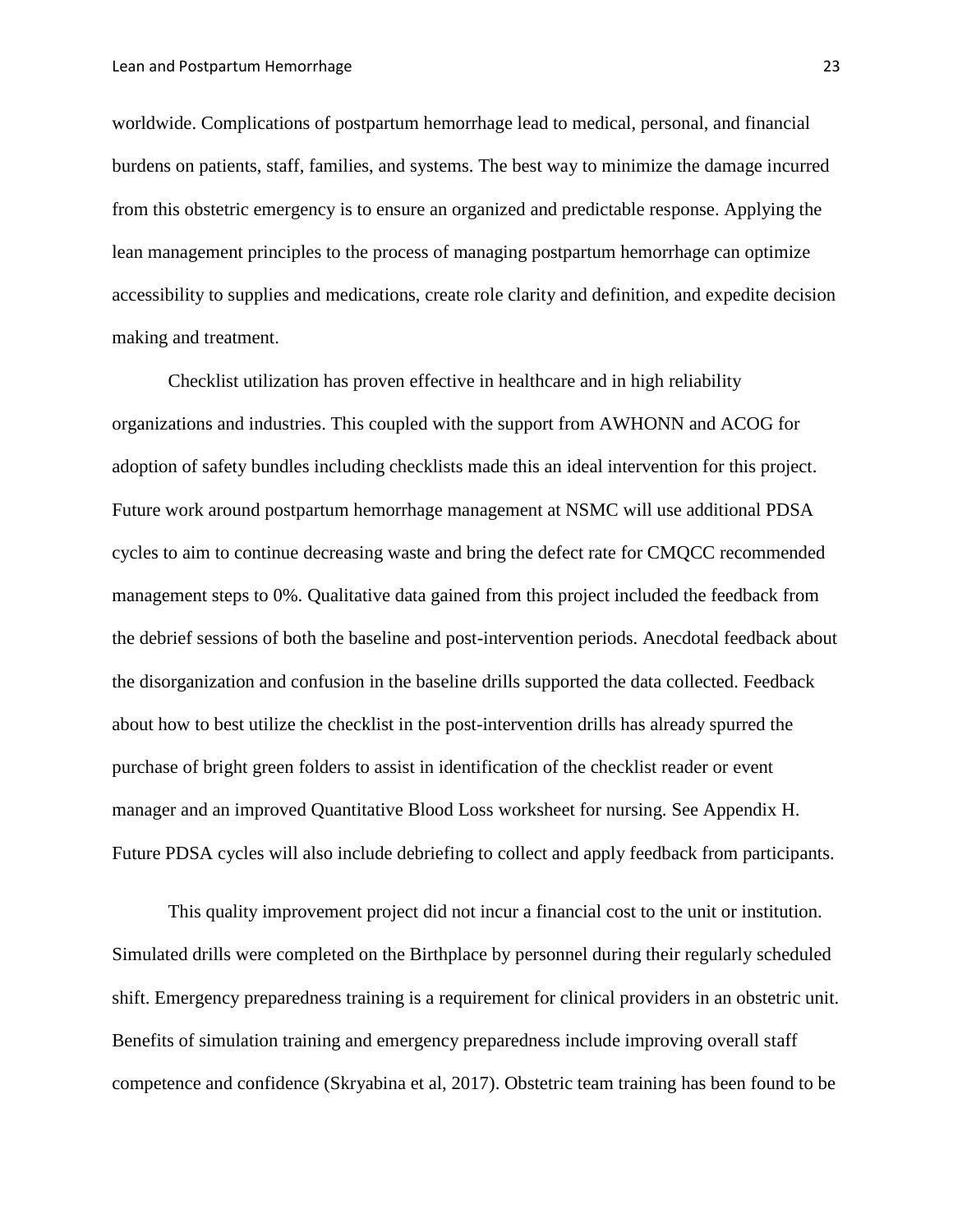cost-effective when completed on site at hospitals and provides the advantage of the interdisciplinary team working together, in their working environment (van de Vena et al, 2017). Training locally with interdisciplinary teams is inexpensive and it has been shown that obstetric emergency training that is on site, low tech, and associated with quality improvement initiatives are more likely to be effective than those without said qualities. In addition, simulation drills of this type are not only associated with transfer of knowledge, but also foster safer workplace culture, build confidence within the team, and better both communication and clinical practice (Collins and Draycott, 2015). These benefits coupled with the lack of a financial burden, make this work incredibly cost effective.

#### **Limitations**

There are limitations to this project. The quality improvement work and intervention were applied to simulated events. This is an obvious limitation because while the improvement in postpartum hemorrhage response and management is well demonstrated in this environment, it cannot be directly translated to real time obstetric emergencies. That said, practicing applying the checklist to hemorrhage in the same environment, with the same team members, and with the same equipment is encouraging in terms of applicability of the results. In addition, the project intervention was a checklist that contains elements recommended by professional organizations but was tailored to meet the needs of the institution, so reproducibility would likely require site specific edits. Finally, the nurses were all presented the baseline defect rates at a Skills Day and were likely very committed to the list as a result of the awareness of our current state gap in adherence to recommendations. This could have encouraged them to be more diligent about using the checklist to guide care. Moving forward, there is no way to force the function of utilizing the checklist, so the effectiveness will be based on clinicians remembering and electing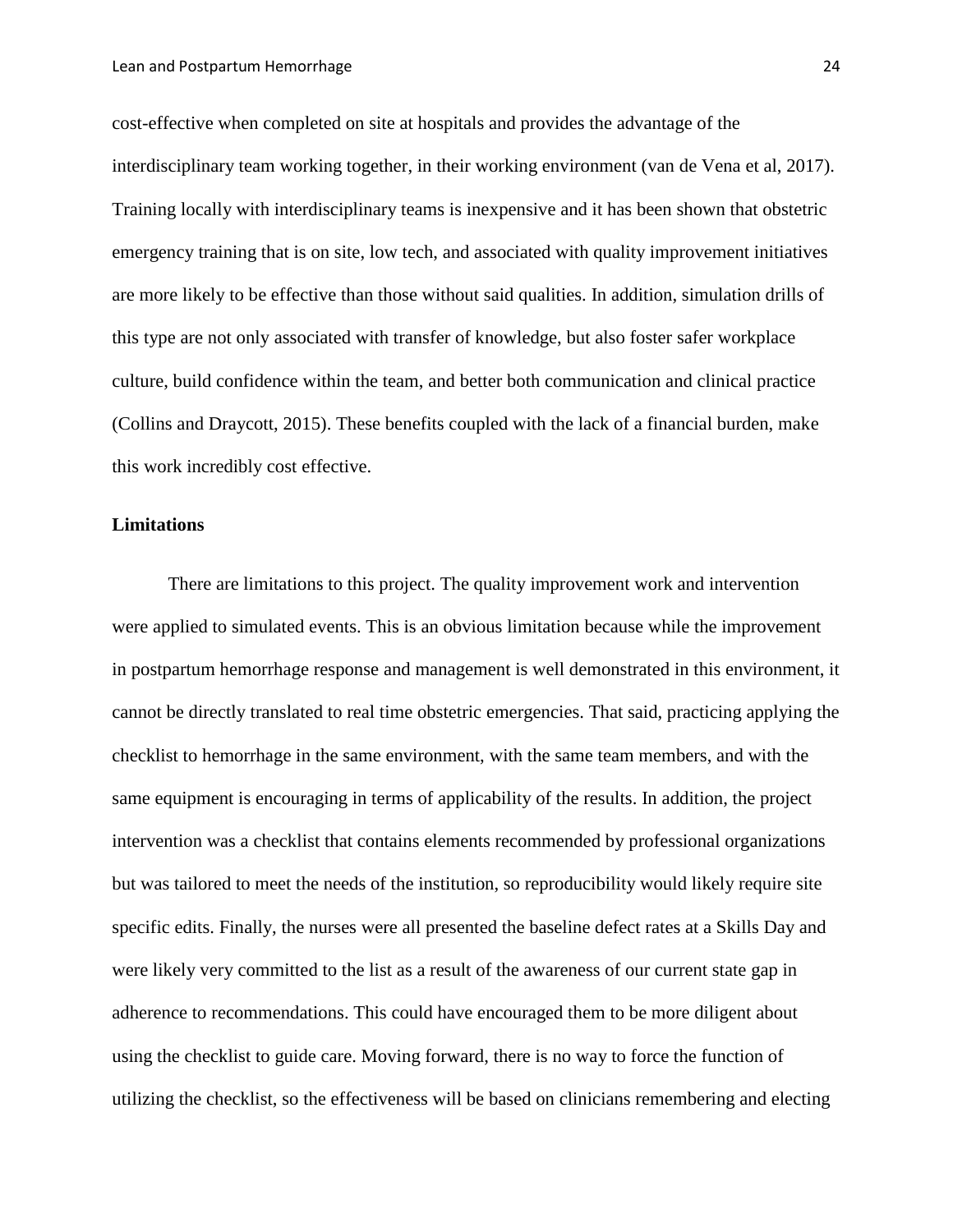to use the list when managing postpartum hemorrhage. This limitation will be addressed through repetitive simulations in an effort to build safety checklists in to the culture of obstetric emergency management at NSMC.

#### **Conclusion**

Postpartum hemorrhage is an obstetric emergency that can have devastating consequences for patients and their families. Clinical outcomes and resource utilization can be substantially improved with organized interdisciplinary response and management. The application of lean methodology to processes inside and outside of the healthcare setting has demonstrated improvements in standardization and efficiency through eliminating waste and highlighting opportunities for interventions. Observation of postpartum hemorrhage simulation drills and application of Standard Operations tools to document the current process followed by interdisciplinary involvement to determine specific intervention plans and return observations demonstrated significant improvement in compliance with the CMQCC recommended response, which is endorsed by both AWHONN and ACOG. This DNP project initiated an iterative PDSA process to create a culture of continuous improvement around postpartum hemorrhage response and management in the North Shore Medical Center Birthplace.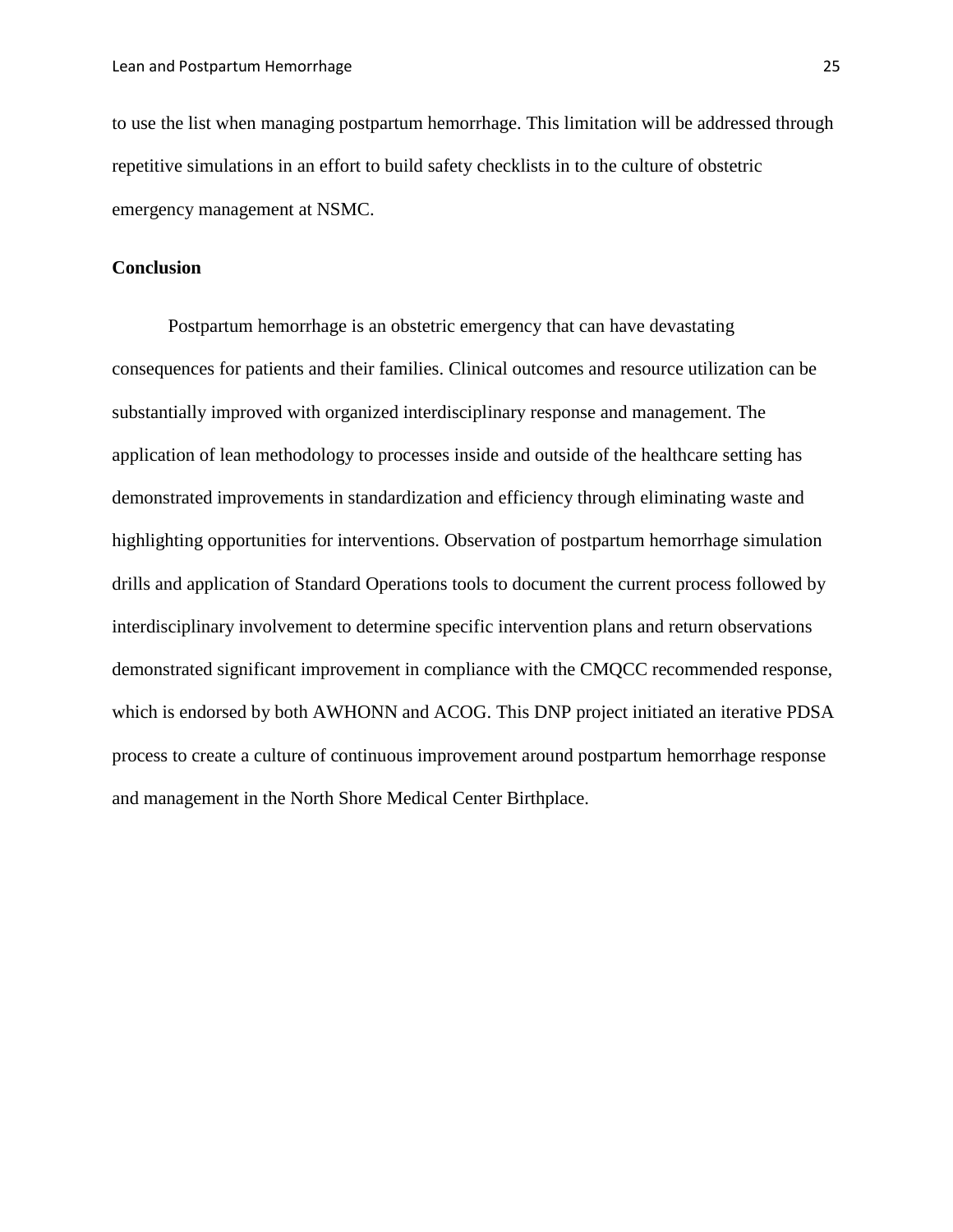#### **References**

- Agency for Healthcare Research and Quality (AHRQ). 2016. AHRQ Quality Indicators Toolkit. [https://archive.ahrq.gov/professionals/systems/hospital/qitoolkit/d5-gapanalysis.pdf.](https://archive.ahrq.gov/professionals/systems/hospital/qitoolkit/d5-gapanalysis.pdf)
- Ahmadzia, Homa K., Grotegut, Chad A., and James, Andra H. 2016. Rates of postpartum hemorrhage and related interventions: United States, 2000-2012. American Journal of Obstetrics and Gynecology. 214 (1).
- Association of Women's Health, Obstetric, and Neonatal Nursing (AWHONN) Postpartum Hemorrhage Project. 2014. Maternal Morbidity and Mortality.

[www.pphproject.org/maternal-morbidity-mortality.asp.](http://www.pphproject.org/maternal-morbidity-mortality.asp)

- Bingham, Debra. 2012. Applying the Generic Errors Modeling System to Obstetric Hemorrhage Quality Improvement Efforts. Journal of Obstetric, Gynecologic, and Neonatal Nursing. 41 (540-550).
- Brunsman, Allison. 2018. Using Lean Methodology to Optimize Time to Antibiotic Administration in Patients with Sepsis. American Journal of Health System Pharmacists. 75(1) March 2018.
- Belfort, Michael, Lockwood, Charles, and Barss, Vanessa. 2018. Overview of Postpartum Hemorrhage. Up to Date. [www.utdol.com.](http://www.utdol.com/) Last reviewed April 17, 2018.
- California Maternal Quality Care Collaborative (CMQCC). 2015. Obstetric Hemorrhage. [https://www.cmqcc.org/qi-initiatives/obstetric-hemorrhage.](https://www.cmqcc.org/qi-initiatives/obstetric-hemorrhage) Retrieved May 20, 2018.
- Centers for Disease Control and Prevention (CDC). 2017. Data on Selected Pregnancy Complications in the United States. Division of Reproductive Health, National Center for Chronic Disease Prevention and Health Promotion.

[https://www.cdc.gov/reproductivehealth/maternalinfanthealth/pregnancy-complications](https://www.cdc.gov/reproductivehealth/maternalinfanthealth/pregnancy-complications-data.htm)[data.htm.](https://www.cdc.gov/reproductivehealth/maternalinfanthealth/pregnancy-complications-data.htm)

Collins, Katherine and Draycott, Timothy. 2015. Skills and Drills: Are they worth the effort.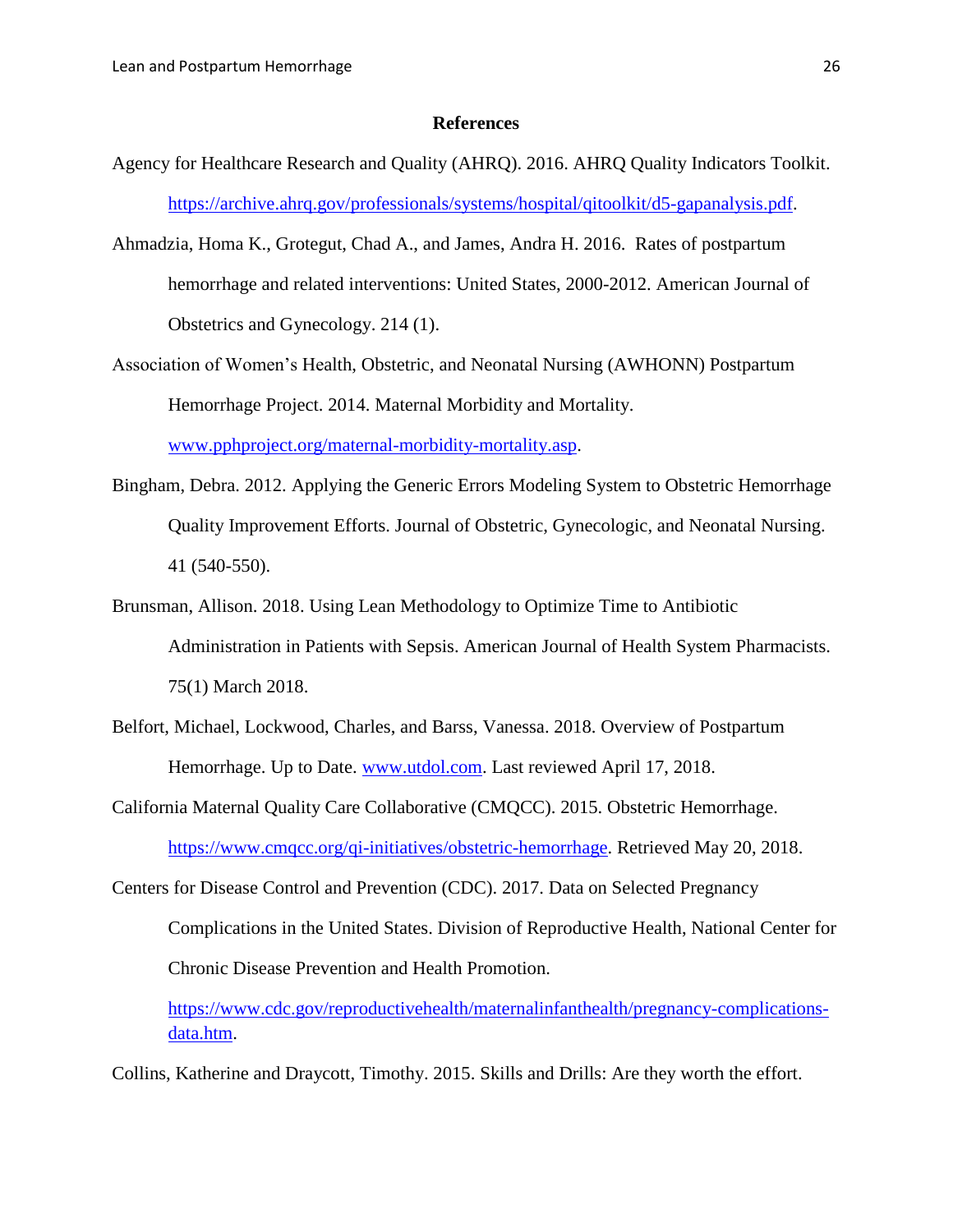Obstetrics, Gynaecology, and Reproductive Medicine. 25:12. 372-374.

The Deming Institute. 2018. PDSA Cycle. [https://deming.org/explore/p-d-s-a.](https://deming.org/explore/p-d-s-a)

- Einerson, B., Miller, E., and Grobman, W. 2015. Does a Postpartum Hemorrhage Patient Safety Program Result in Sustained Changes in Management and Outcomes? American Journal of Obstetrics and Gynecology. February.
- Faulkner, Beth. 2013. Applying Lean Management Principles to the Creation of a Postpartum Hemorrhage Care Bundle. Nursing for Women's Health. 17(5).
- Lutgendorf, M., Spalding, C., Drake, E., Spence, D., Heaton, J., and Morocco, K. 2017. Multidisciplinary In Situ Simulation-Based Training as a Postpartum Hemorrhage Quality Improvement Project. Military Medicine. 182 (3/4).
- McIntyre, Megan. 2016. Identifying the Seven Wastes to Build a Lean Foundation. Virginia Mason Institute. [https://www.virginiamasoninstitute.org/2016/06/identifying-the-seven](https://www.virginiamasoninstitute.org/2016/06/identifying-the-seven-wastes-to-build-a-lean-foundation/)[wastes-to-build-a-lean-foundation/.](https://www.virginiamasoninstitute.org/2016/06/identifying-the-seven-wastes-to-build-a-lean-foundation/)

North Shore Medical Center. 2018. Advanced Lean Training. Session 1: Value and Waste.

- Price, K., Weaver, J., Tribbett, S., and Carpenter, C. 2015. Using the Lean Process to Achieve Skin to Skin after Cesarean Births. Journal of Obstetric, Gynecologic, and Neonatal Nursing. 44(1).
- Sheikh, Lumaan, Najmi, Nida, Khalid, Umair, and Saleem, Taimur. 2011. Evaluation of Compliance and Outcomes of a Management Protocol for Massive Postpartum Hemorrhage at a Tertiary Care Hospital in Pakistan. BioMed Central Pregnancy and Childbirth. 11:28.
- Shields, N. and Chandler, T. 2017. Using Lean Six Sigma as an Innovative Approach to Implement Interprofessional Simulation Drills. Journal of Obstetric, Gynecologic, and Neonatal Nursing. 46(3).

Skryabina, Elena, Reedy, Gabriel, Amlot, Richard, Jaye, Peter, and Riley, Paul. 2017. What is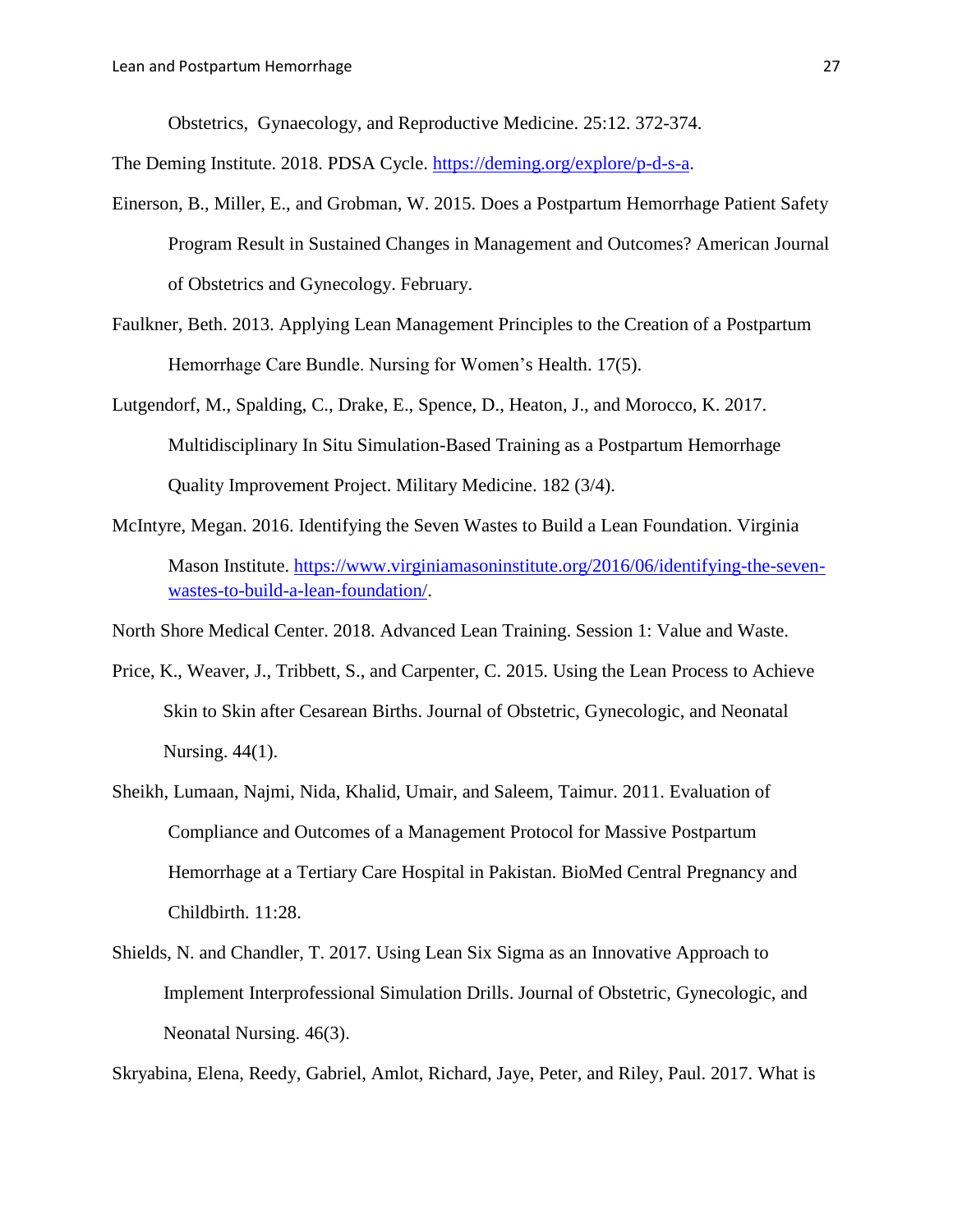the value of health emergency preparedness exercises? A scoping review study.

International Journal of Disaster Risk Reduction. 21. 274-283.

Spear, Steven J. 2004. Learning to Lead at Toyota. Harvard Business Review. May 2004.

- Spear, Steven J. and Bowen, H. Kent. 1999. Decoding the DNA of the Toyota Production System. Harvard Business Review. September-October 1999.
- Squire. 2017. Revised Standards for Quality Improvement Reporting Excellence Squire 2.0. [http://squire](http://squire-statement.org/index.cfm?fuseaction=page.viewPage&pageID=471&nodeID=1#other)[statement.org/index.cfm?fuseaction=page.viewPage&pageID=471&nodeID=1#other.](http://squire-statement.org/index.cfm?fuseaction=page.viewPage&pageID=471&nodeID=1#other)
- van de Vena, J, van Baarenb, G.J., Fransenc, A.F., van Runnard Heimeld, P.J. Mole, B.W., and Oeid,f, S.G. 2017. European Journal of Obstetrics & Gynecology and Reproductive Biology. 216. 130-137.
- Vendittelli, F., Barasinski, C., Pereira, B., Dreyfus, M., Lemery, D., and Bouvier-Colle, M. 2016. Policies for Management of Postpartum Heamorrhage: The HERA cross-sectional study in France. European Journal of Obstetrics and Gynecology and Reproductive Biology. 205 (21-26).
- Walker, Raquel. 2014. Improved Outcomes with Implementation of a Perinatal Quality and Patient Safety Collaborative. Journal of Obstetric, Gynecologic, and Neonatal Nursing. 43(1).
- Womack, James and Jones, Daniel T. 1996. Lean Thinking Banish Waste and Create Wealth in your Corporation. Simon and Schuster. New York, New York.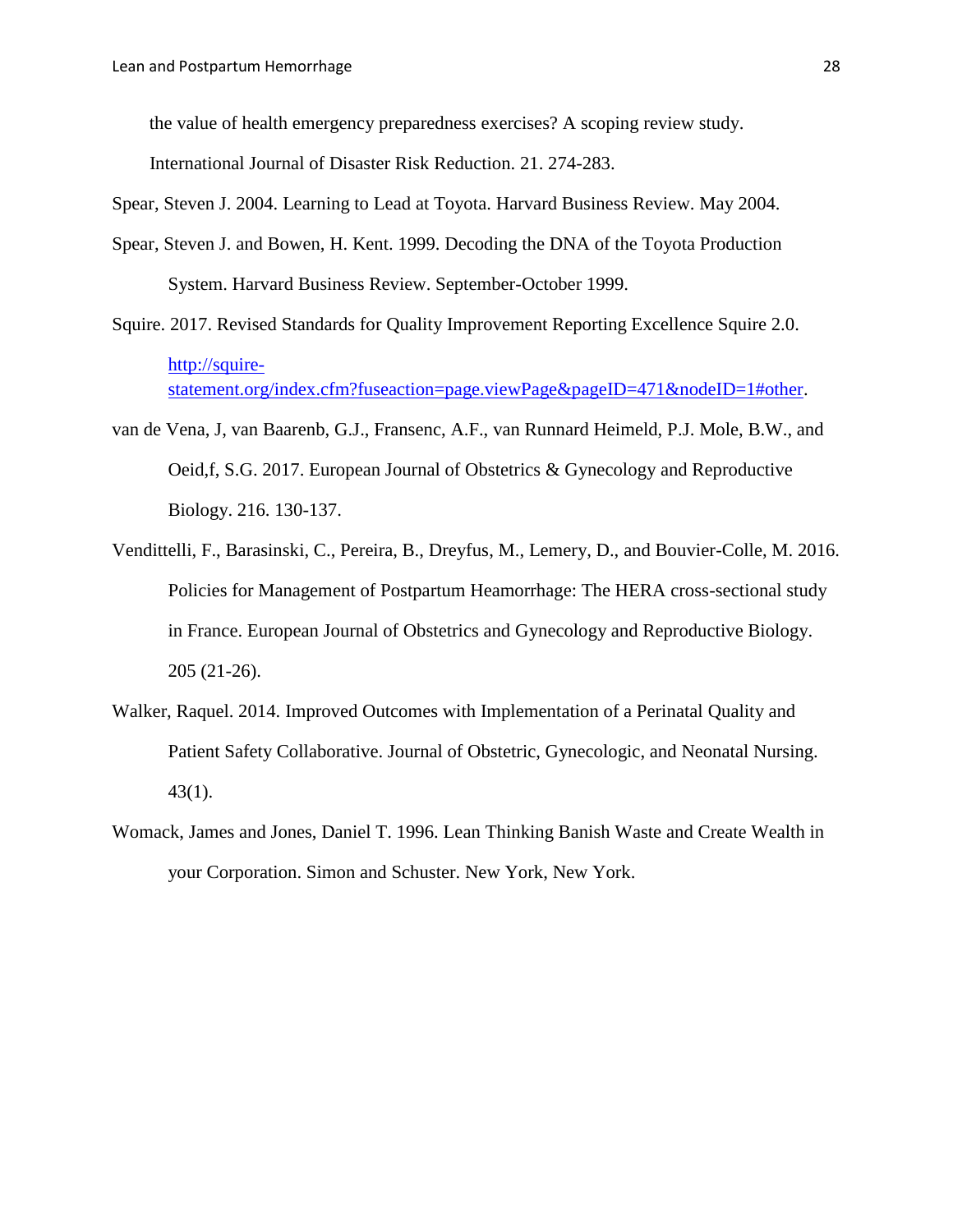#### APPENDIX A – NSPS House: source: North Shore Medical Center 2018.

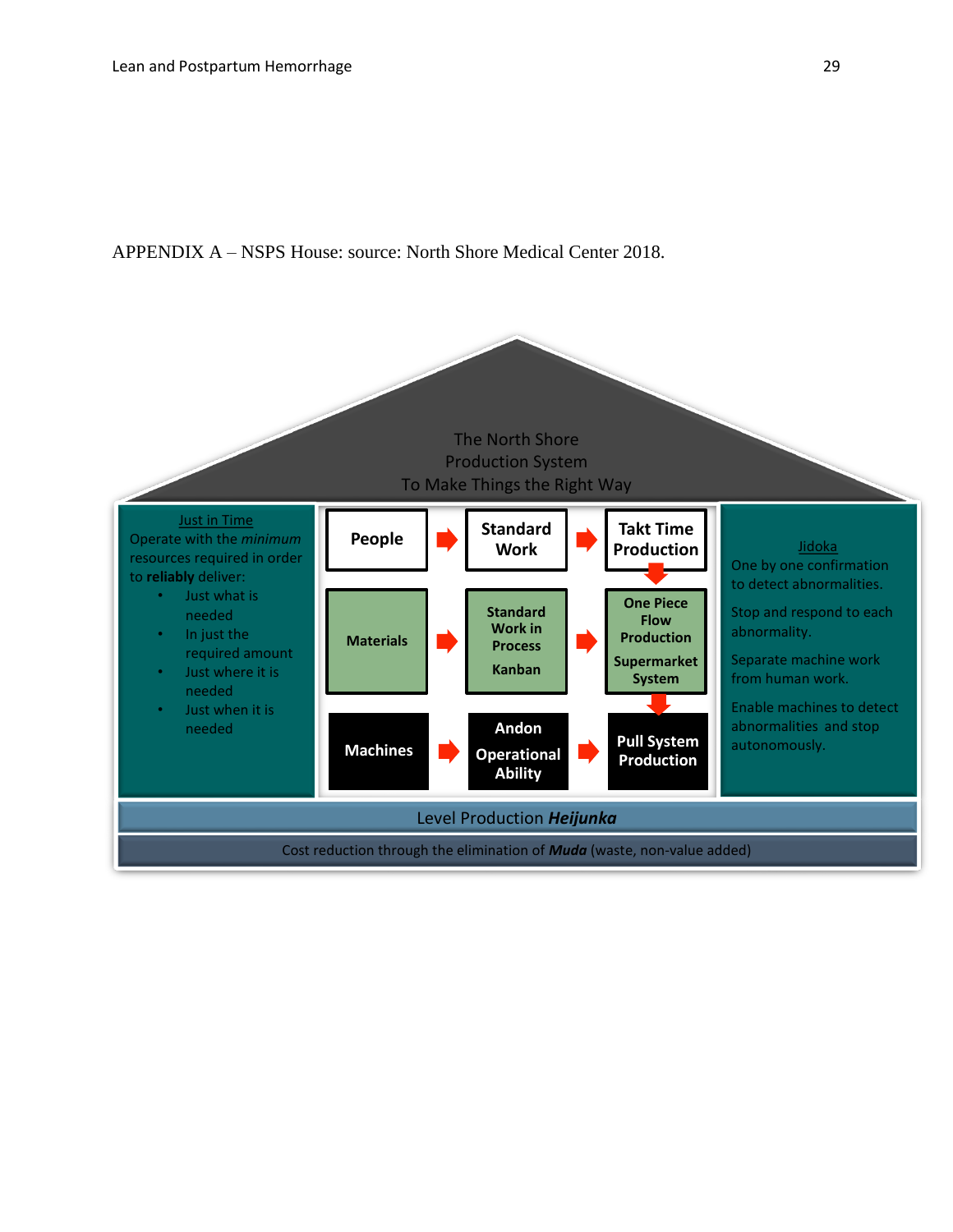#### APPENDIX B:

PDSA Cycle:



Source: The Deming Institute 2018.

#### APPENDIX C:

'n



# Methergine 0.2 mg IM q

\*Intramuscular - NOT intravenous

# Calcium Chloride:<br>200-500 mg/unit RBCs if massive transfusion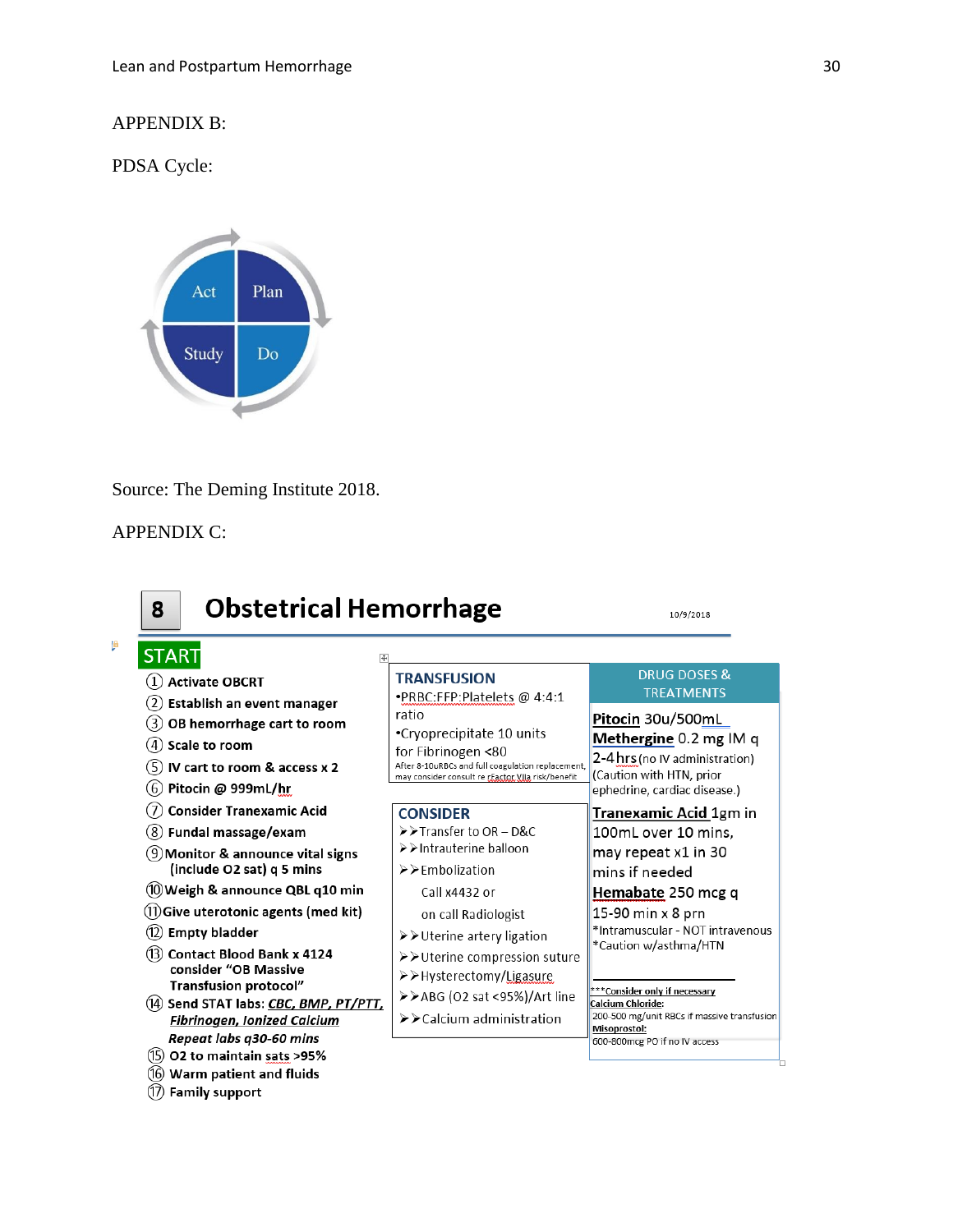# APPENDIX D: Project Timeline

.

| <b>DATE</b>      | PROJECT STATUS                                        |
|------------------|-------------------------------------------------------|
| July 1, 2018     | Proposal Approval                                     |
| July 31, 2018    | 6 Baseline drills completed                           |
| August 15, 2018  | Baseline Standard Operations tools completed          |
| October 9, 2018  | Team meetings completed                               |
| October 18, 2018 | Interventions implemented                             |
| October 24, 2018 | Post intervention drills completed                    |
| November 1, 2018 | Post intervention Standard Operations tools completed |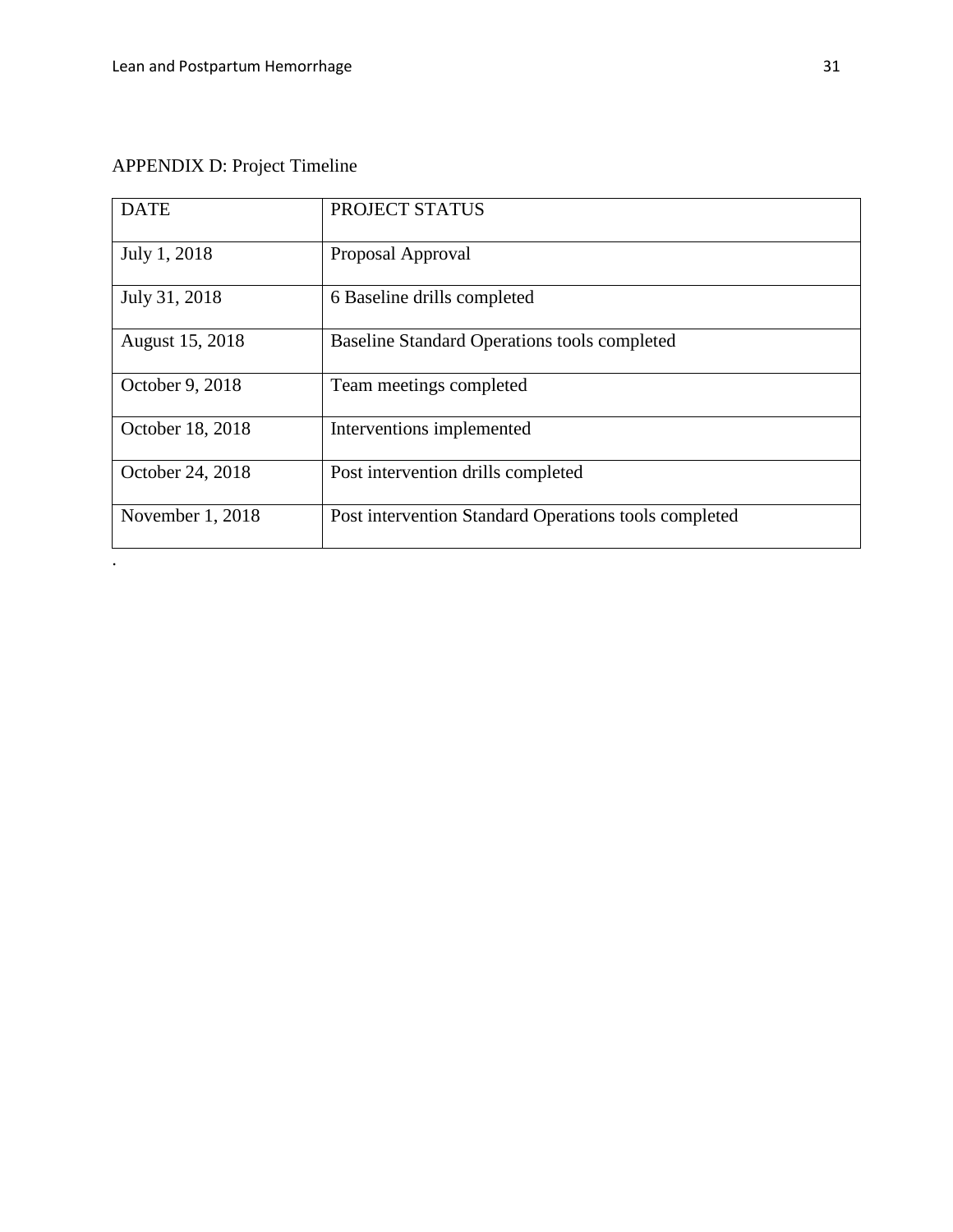#### APPENDIX E: Pre-Intervention Standard Worksheet



Results - baseline and post-intervention standard work sheets

Post-Intervention Standard Worksheet –



Results - baseline and post-intervention standard work sheets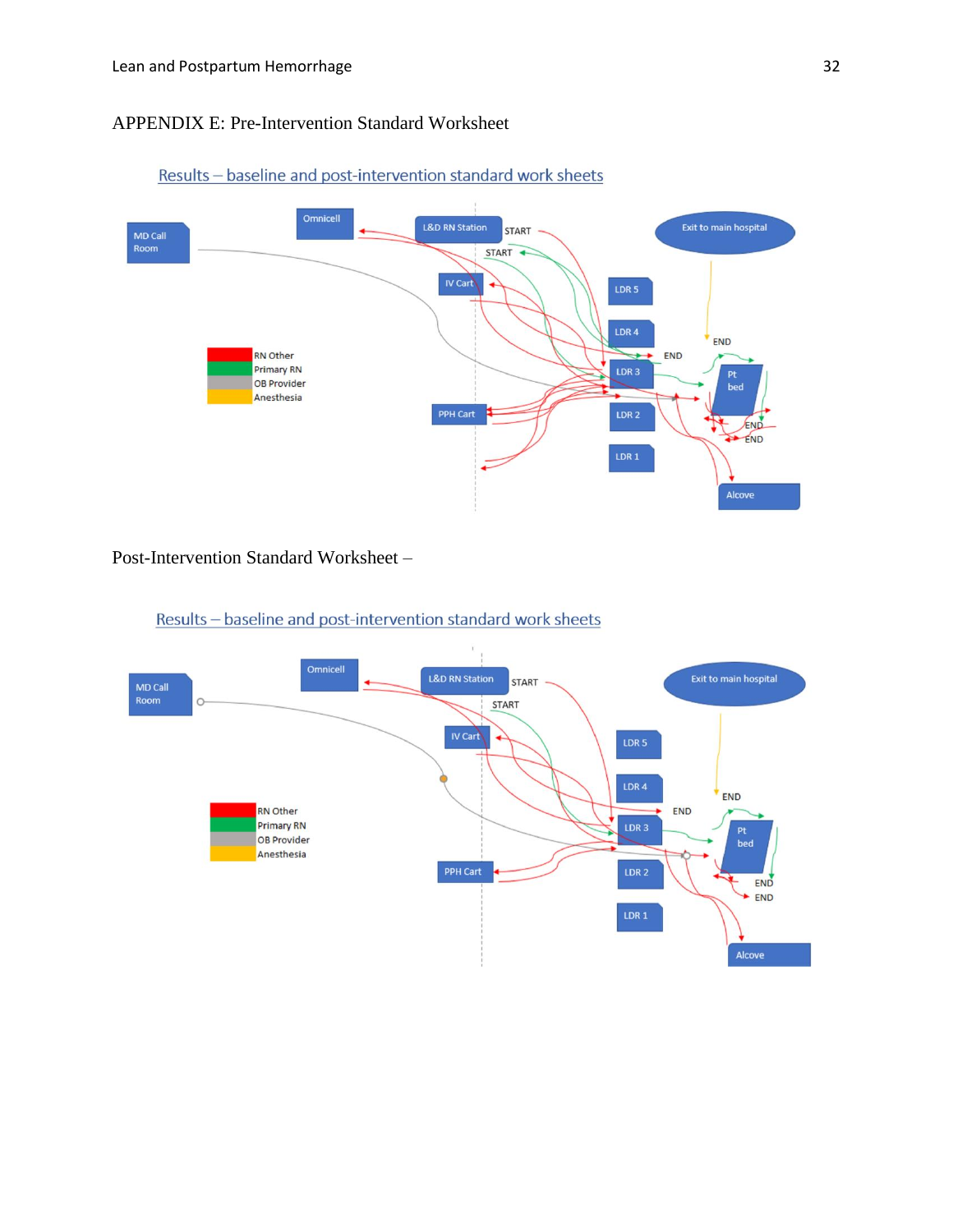

#### APPENDIX F: Baseline Value Stream Map

#### Post-intervention Value Stream Map